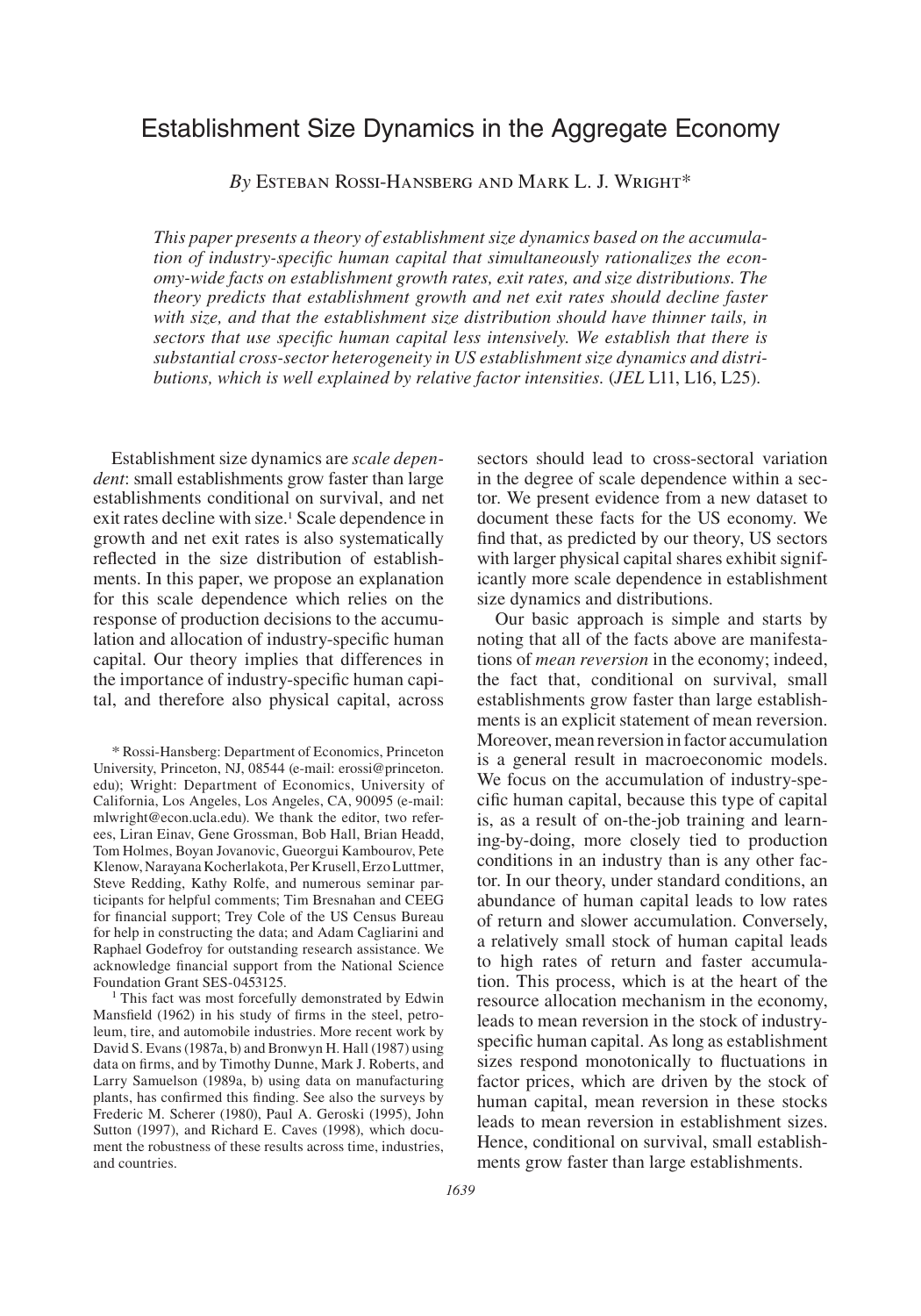The same process generates net exit rates that decline with size. To see this, note that given the level of employment in an industry, increases in average establishment size imply that some establishments have exited, while decreases imply that some establishments have entered. This logic is preserved as long as employment in the industry does not increase with a positive productivity shock by more than average establishment sizes, which will be the case as long as the elasticity of substitution between goods in consumption is not too large. If so, since small establishments grow faster than large establishments, the net exit rate is largest for small establishments, and we have scale dependence in net exit rates. We can then combine the implications of the model for growth and net exit to show that in the long run the distribution of establishment sizes in a sector converges to an invariant distribution that displays scale dependence in the sense that it has thinner tails than the Pareto distribution with coefficient one.

Our emphasis on the accumulation and allocation of specific human capital implies that establishment growth and exit rates should decline faster with size in sectors that use human capital less intensively. This is intuitive: the less intensively human capital is used, the faster diminishing returns to scale set in and the faster the rate of mean reversion. In turn, this implies that the tails of the size distribution of establishments should be thinner the smaller the human capital share. Hence, the degree of mean reversion decreases with human capital intensity, just as in the neoclassical growth model the speed of convergence decreases with the physical capital share. We show that the process of entry and exit of establishments ensures that industry production will display constant returns to scale, so physical capital intensities are negatively related to human capital intensities. This implies that the intensity of physical capital in production is positively related to the degree of mean reversion in human capital and, hence, to the degree of mean reversion in establishment sizes.

We assess the actual relationship between capital shares and establishment scale dependence in the United States using a new dataset commissioned from the US Census Bureau on establishment growth and net exit rates, as well as establishment size distributions, for very fine size categories and two-digit Standard Industrial Classification (SIC) (or three-digit North American Industry Classification System (NAICS)) sectors. Using these data, we first test the implication for growth rates and show that, as predicted by the theory, scale dependence in establishment growth rates is positively and significantly related to physical capital shares. We then show that this relationship is reflected in net exit rates and in significant differences in the size distribution of establishments across sectors. The differences are economically large. For example, a doubling of the size of an establishment results in a decline in growth rates of more than half a percentage point per year in the physical capital-intensive manufacturing sector, but has little effect in the labor-intensive educational services sector. Likewise, in order to make the size distribution of establishments in the manufacturing sector conform to the size distribution of establishments in the educational services sector, we would need to move roughly 3 million employees (about 20 percent of total manufacturing employment) out of mediumsized manufacturing establishments (between 50 and 1,000 employees), and reallocate 2 million of them to very large establishments and 1 million to very small establishments. We believe that this is the first study to use such detailed establishment size data for the entire nonfarm private sector. The broad, fine coverage allows us to uncover the novel empirical regularities predicted by our theory.

Most recent theoretical attempts to explain the size dynamics and distribution of establishments generate scale dependence via selection mechanisms: unsuccessful establishments decline and exit. Hugo A. Hopenhayn (1992), Richard Ericson and Ariel Pakes (1995), and Erzo G. J. Luttmer (forthcoming) all model selection as the

<sup>&</sup>lt;sup>2</sup> Relatively little work has examined cross-industry differences in establishment sizes. In terms of firm/plant growth rates, D. B. Audretsch et. al. (2004) find that Gibrat's law is a better approximation for the Dutch services sector than for the manufacturing sector. In terms of entry and exit, Geroski (1983) finds that gross entry and exit rates of firms are positively correlated across industries, while Geroski and Joachim Schwalbach (1991) find that turnover rankings are common across countries. Dale Orr (1974), Paul K. Gorecki (1976), John C. Hause and Gunnar Du Rietz (1984), and James M. MacDonald (1986) all find that firm/plant exit rates are negatively related to measures of physical capital intensity by industry.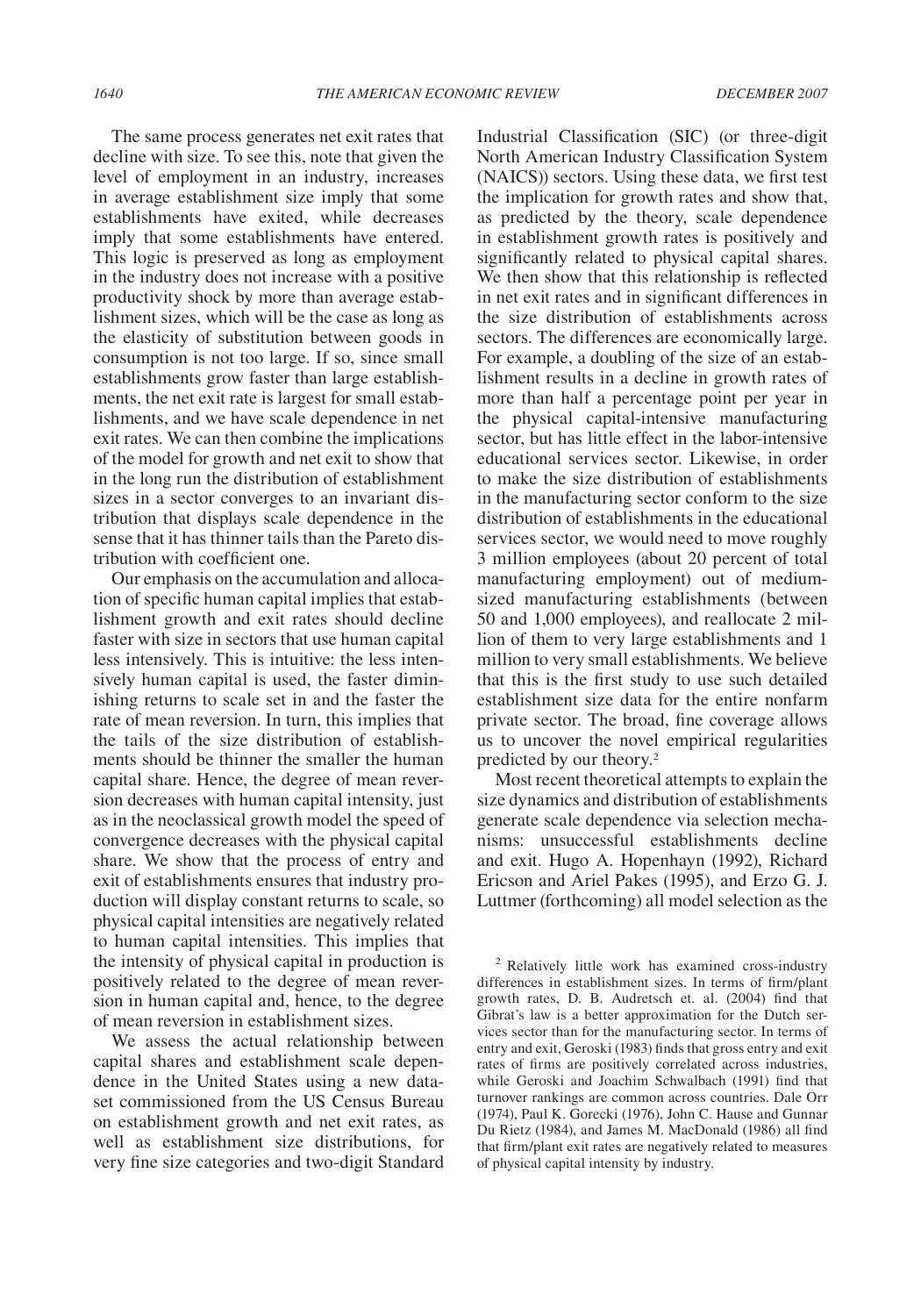result of sequences of bad productivity shocks, while in the model of Boyan Jovanovic (1982) selection occurs when establishments learn about their fixed productivity, and in that of Tor Jakob Klette and Samuel Kortum (2004) as establishments adjust product lines in response to their own and competitors' investments in research and development. In contrast, while acknowledging that a selection mechanism is important for small establishments, we argue that it is less relevant in explaining the scale dependence observed for medium-sized and large establishments, and we abstract from it in our theory.

Another mechanism that generates scale dependence in establishment dynamics is the presence of inefficiencies in financial markets, as in the models of Thomas F. Cooley and Vincenzo Quadrini (2001), Rui Albuquerque and Hopenhayn (2002), Luís M. B. Cabral and José Mata (2003), and Gian Luca Clementi and Hopenhayn (2006). Other models, for example those of Robert E. Lucas, Jr. (1978) and Luis Garicano and Rossi-Hansberg (2004), produce a size distribution for establishments that inherit the properties of the distribution of managerial ability in the population. In contrast, our approach *endogenously* produces the size dynamics and distribution of establishments as the result of the *efficient* accumulation and allocation of factors of production.

Our theory is not the first to successfully produce scale dependence in establishment growth rates, net exit rates, and the size distribution observed for all establishments in the US economy. However, many of the other theories have very different implications for welfare and government policy. Consequently, we need to find new dimensions of the data which we can use to discriminate among these theories. Here, we propose such a dimension: the variation in scale dependence across sectors. We derive the empirical predictions of our theory and show that, consistent with the theory, scale dependence in growth rates, net exit rates, and the size distribution increases with physical capital shares. None of the other theories has developed this prediction. Paraphrasing Jovanovic (1982), many of the mechanisms in the literature undoubtedly contribute toward an explanation of establishment dynamics. This paper shows, we believe, that the accumulation of industryspecific human capital matters, too.

The rest of this paper is structured as follows. Section I describes our theory and derives its key empirical predictions. Section II describes our data and shows that establishment growth and net exit rates, as well as the establishment size distribution, vary with physical capital shares in precisely the way predicted by our theory. Section III concludes. A number of extensions, designed to show the robustness of our mechanism and its predictions to changes in the institutional environment, are presented in Appendix A, along with a discussion of the link between our theory and the empirical work on specific human capital by Gueorgui Kambourov and Iourii Manovskii (2005). Appendix B contains proofs of the propositions.

#### **I. The Model**

We present a stochastic dynamic general equilibrium model in which establishments are perfectly competitive. Labor is mobile across industries, while both physical and human capital are specific to each industry. At an establishment, fixed costs plus increasing marginal costs of production imply a  $\cup$ -shaped average cost curve, while free entry and exit ensures that all establishments operate at the bottom of their average cost curves. Since our focus is on the accumulation and allocation of factors of production, the demand side of the model is kept as simple as possible by assuming logarithmic preferences. Combined with Cobb-Douglas production functions and log-linear depreciation, this ensures that we can solve the entire model in closed form.

#### A. *Households*

The economy is populated by a unit measure of identical small households. At the beginning of time, each household has  $N_0$  members, and over time the number of members of the household  $N_t$  grows exogenously at rate  $g_N$ . Households do not value leisure and order their preferences over state-contingent consumption streams  $\{C_t\}$ of the single final good according to

$$
(1) \qquad (1-\delta)E_0\bigg[\sum_{t=0}^{\infty}\delta^tN_t\ln\bigg(\frac{C_t}{N_t}\bigg)\bigg],
$$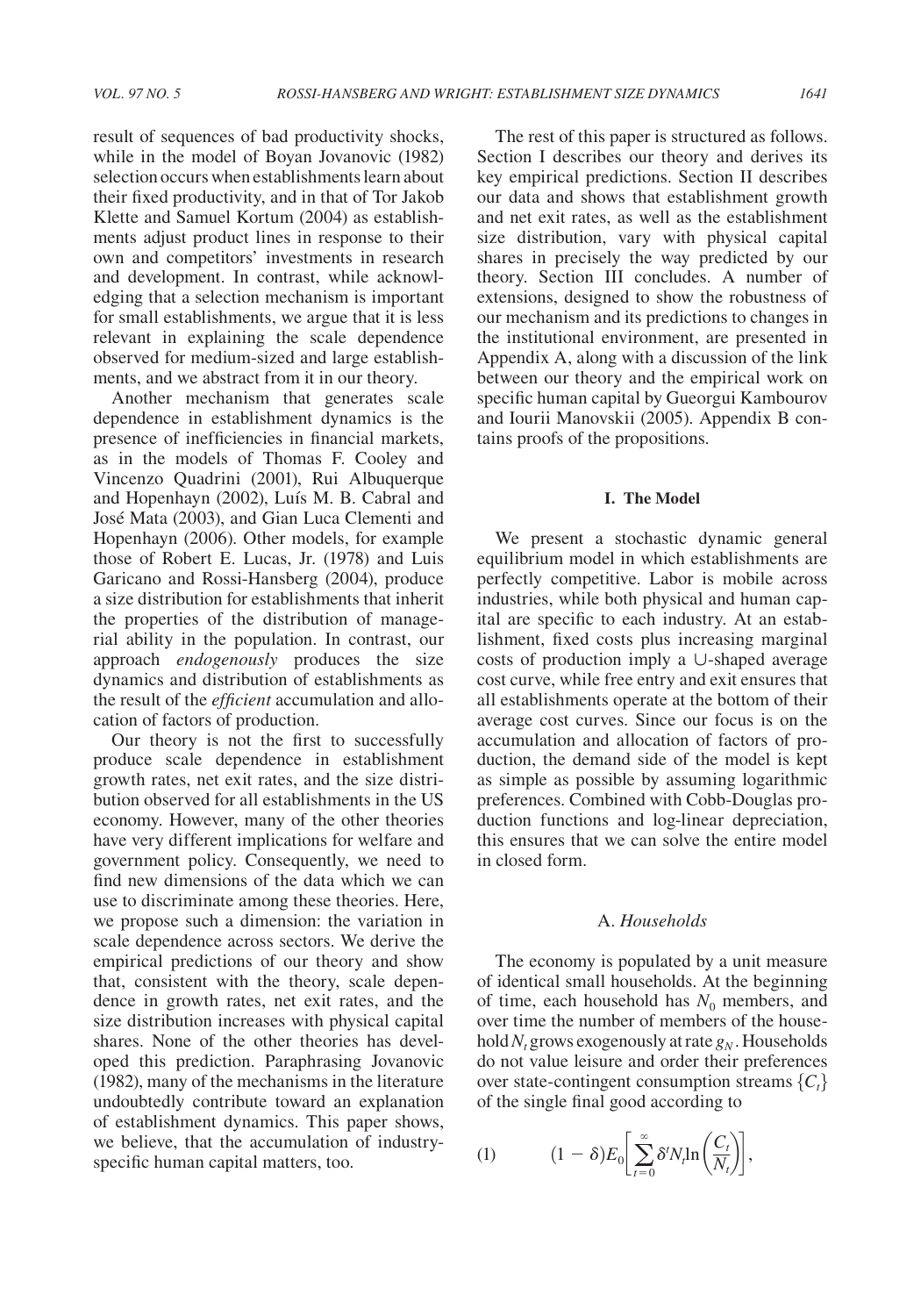where  $\delta$  is the discount factor of the household and  $E_0$  an expectation operator conditioned on information available to the household at the beginning of time. This function reflects the fact that at any point in time, each of the  $N_t$  members of the household consumes an equal share of the household's consumption bundle and that the household as a whole sums the individual valuations of all of its members.

The household produces the final good by combining quantities of *J* intermediate goods  ${Q_{ti}}$  according to the constant returns-to-scale production function

(2) 
$$
C_t + \sum_{j=1}^J X_{tj} = B \prod_{j=1}^J (Q_{tj})^{\theta_j}.
$$

The final good can be used for consumption as well as for investment in physical capital in each of the *J* intermediate-good industries  $X_{ti}$ . We distinguish these intermediates by what we refer to as a *sector* and an *industry*. In particular, we assume that the economy has *S* sectors and that each sector has  $J_s$  industries, where  $s = 1, \ldots, S$ . Each industry produces a single distinct good, so that the number of goods being produced in this economy is  $J = \sum_{s=1}^{S} J_s$ . Sectors differ according to the methods by which output is produced and factors are accumulated; within a sector, the parameters governing production and accumulation of factors for each industry are identical. Each industry within a sector is assumed to have the same share in production of the final good, so that  $\theta_j = \theta_i$  for all *i*, *j* in sector *s*. Importantly, each industry within a sector receives its own productivity shock and accumulates its own stocks of human and physical capital. This is useful since then each industry within a sector evolves separately, according to a process governed by the same parameters, the invariant distribution of establishment sizes within each sector can be characterized. In thinking about the data, we will define our sectors to be roughly comparable to the list of three-digit NAICS classifications, while our industries will map into NAICS industries at a much finer level of disaggregation.

In each time period, each member of the household is endowed with one unit of time which the household can allocate to work in any one of the *J* industries, so that the amount of time worked in industry *j* in period *t*,  $N_{ti}$  is constrained by

$$
(3) \qquad \qquad \sum_{j=1}^{J} N_{ij} \leq N_t.
$$

Households also rent out their stocks of each of the *J* industry-specific physical and human capital stocks, denoted  $K_{ti}$  and  $H_{ti}$ , respectively. Physical capital accumulates according to the log-linear form

(4) 
$$
K_{t+1j} = K_{ij}^{\lambda_j} X_{tj}^{1-\lambda_j}.
$$

This log-linear form for physical capital accumulation has grown increasingly popular as a device for modelling adjustment of physical capital while still admitting closed form solutions. Here  $\lambda_j$  captures the importance of past physical capital stocks to the amount of capital next period: if  $\lambda_j$  is one, capital does not evolve and is a fixed factor; if  $\lambda_j$  is zero, physical capital depreciates fully each period.

Human capital is also assumed to accumulate according to a log-linear function:

(5) 
$$
H_{t+1j} = A_{t+1j} H^{\omega_j}_{ij} I^{1-\omega_j}_{tj}.
$$

Here,  $A_{t+1j}$  is an industry-specific productivity shock that is assumed to be independent and identically distributed (i.i.d) with compact support *\_*  $[\underline{A}_j, \overline{A}_j]$  and is designed to capture the random accumulation of knowledge within an industry.  $I_{ti}$  denotes investment in human capital accumulation. This industry-specific productivity shock is the only source of randomness in our model and follows processes that are common across sectors.<sup>3</sup> We assume that  $I_{tj}$  is denominated in terms of the output of the particular industry, in order to capture the idea that industry-specific learning requires some industry-specific inputs. The resource constraint for output of industry *j,*  $Y_{tj}$  is therefore  $Q_{tj} + I_{tj} = Y_{tj}$ .

In our framework there are no externalities: human capital investments are paid by households, and they rent the new human capital

<sup>&</sup>lt;sup>3</sup> We could have added industry-specific shocks to total factor productivity (TFP), instead of shocks to the humancapital accumulation equation. This would not change any of our substantive results, but would come at the cost of some substantially more complicated algebra.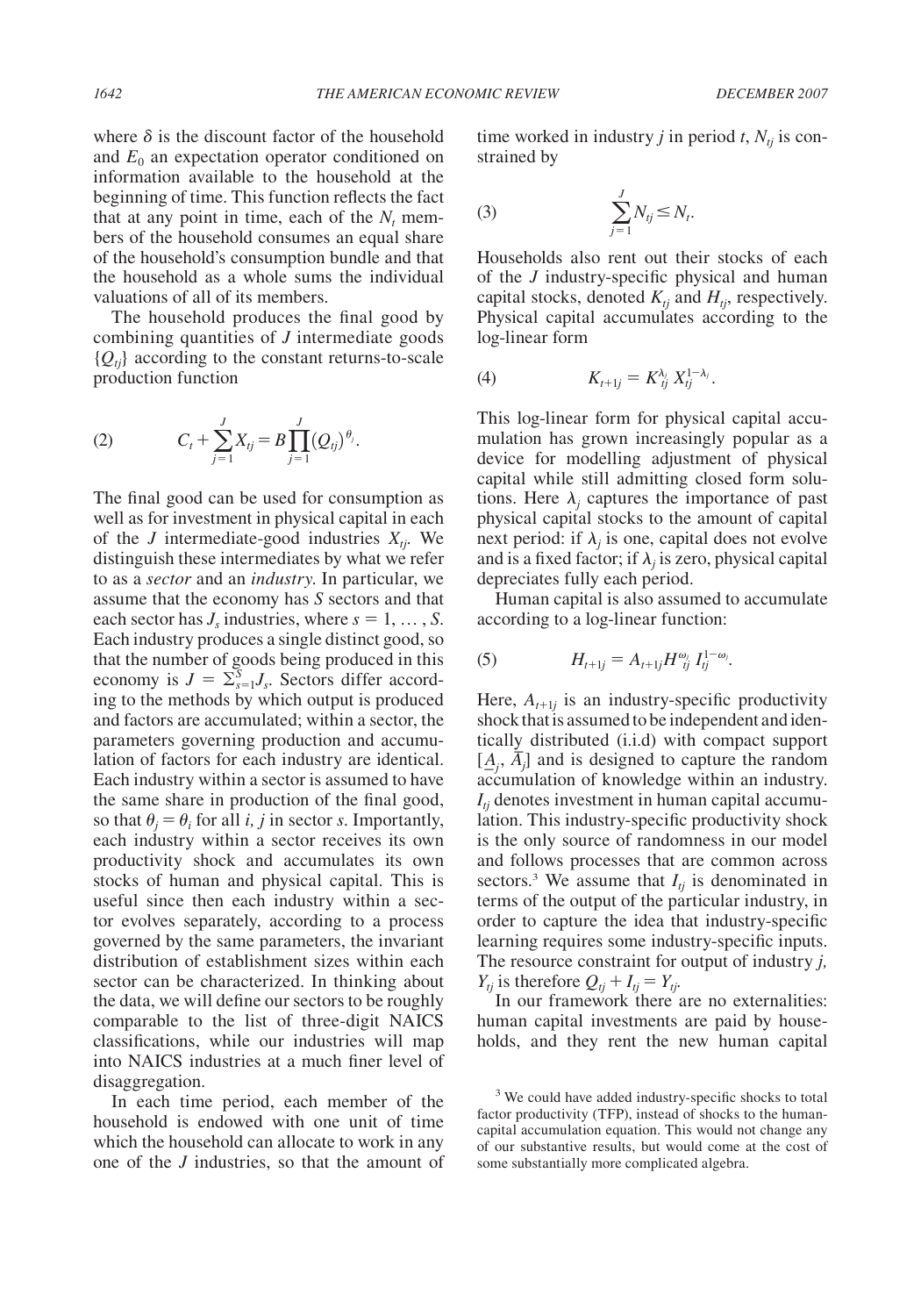for use in production. In Appendix A, we will extend the model to allow for learning-by-doing externalities and show that this extension has similar properties. Moreover, with learning-bydoing externalities, households do not appropriate the rewards to industry-specific learning, which is consistent with the empirical evidence on industry-specific human capital, as seen, for example, in the work of Kambourov and Manovskii (2005). The assumption that human capital accumulation responds to industry-specific production levels is essential for our results because it is the primary source of industry-specific mean reversion.

Finally, as discussed above, we assume that the accumulation parameters are identical across all industries within a sector; that is,  $\omega_j = \omega_i$ and  $\lambda_j = \lambda_i$  for all *i, j* in sector *s*. The household begins with initial stocks of these specific factors, denoted  $K_{0j}$  and  $H_{0j}$ .

## B. *Establishments*

Production within each industry takes place in production units that we call *establishments*. For simplicity, we initially abstract from establishment-specific heterogeneity and assume that each establishment in industry *j* in period *t* has access to the same production technology (we will relax this assumption in Appendix A). To produce in any period, an establishment must pay a fixed cost  $F_j$  that period. Once that cost has been paid, the establishment hires industry*j*-specific physical capital  $k_{tj}$ , in combination with an industry-*j*-specific labor input that is, in turn, produced by combining raw labor  $n_{tj}$  with industry-*j*-specific human capital,  $h_{tj}$ , and produces according to

(6) 
$$
y_{ij} = k_{ij}^{a_j} (h_{ij}^{\beta_i} n_{ij}^{1-\beta_j})^{1-\alpha_j} \bigg]^{\gamma_j}.
$$

Here,  $\gamma$ <sub>*i*</sub> < 1 captures the extent of decreasing returns to production which, in combination with the fixed cost, ensures that average costs are  $\cup$ -shaped and pins down the size of the establishment. The parameter  $\alpha_j$  governs the share of physical capital in value added, while  $\beta$ <sub>*i*</sub> captures the share of human capital in the labor aggregate. Production parameters are assumed to be common across all industries within a sector:  $\alpha_j = \alpha_i$ ,  $\beta_j = \beta_i$ , and  $\gamma_j = \gamma_i$  for all *i*, *j* in sector *s*.

None of our results depends on the denomination of the fixed cost, so to begin we assume it is denominated in the units of the establishment's output. This has the expositional advantage of pinning down the scale of production of the establishment (measured in terms of output), so that we can easily analyze the effects of changes in factor prices on the size of the establishment (measured in terms of the number of employees); we return to this assumption in Appendix A.

## C. *Capital Accumulation and Labor Allocation*

To complete the characterization of the evolution of establishment sizes in this economy, all we need to do is characterize the evolution of productivity and factors in equilibrium. If we allow for a noninteger number of establishments,  $\mu_{ti}$ , this economy satisfies all the assumptions of the welfare theorems. Because we are primarily interested in allocations, not prices, we proceed by solving the *social planning problem* for this economy: choose state-contingent sequences  ${C_{tj}, X_{tj}, I_{tj}, N_{tj}, \mu_{tj}, H_{tj}, K_{tj}}^{\approx J}$  so as to maximize household welfare

(7) 
$$
(1 - \delta)E_0 \left[ \sum_{t=0}^{\infty} \delta^t N_t \ln \left( \frac{C_t}{N_t} \right) \right]
$$

subject to, for all periods and states, the resource constraint on the final good

(8) 
$$
C_t + \sum_{j=1}^J X_{ij} = B \prod_{j=1}^J (Y_{ij} - I_{ij})^{\theta_j},
$$

and the resource constraint on each intermediate good

$$
(9) \tY_{ij} = \left[K_{ij}^{a_j} \left(H_{ij}^{\beta_j} N_{ij}^{1-\beta_j}\right)^{1-\alpha_j}\right]^{\gamma_j} \mu_{ij}^{1-\gamma_j} - F_j \mu_{ij},
$$

for all industries; the accumulation equations for each industry-specific factor given by (4) and (5), and the constraint on labor allocation (3).

Inspection of this problem reveals that the choice of the number of establishments is entirely static:  $\mu_{ti}$  appears only in the resource constraint for industry *j* in period *t*, (9). This implies that we can solve for the optimal number of establishments before solving for the dynamics of the economy. The first-order condition with respect to  $\mu_{tj}$  is given by  $F_j = (1 - \gamma_j) y_{tj}$ , which leads to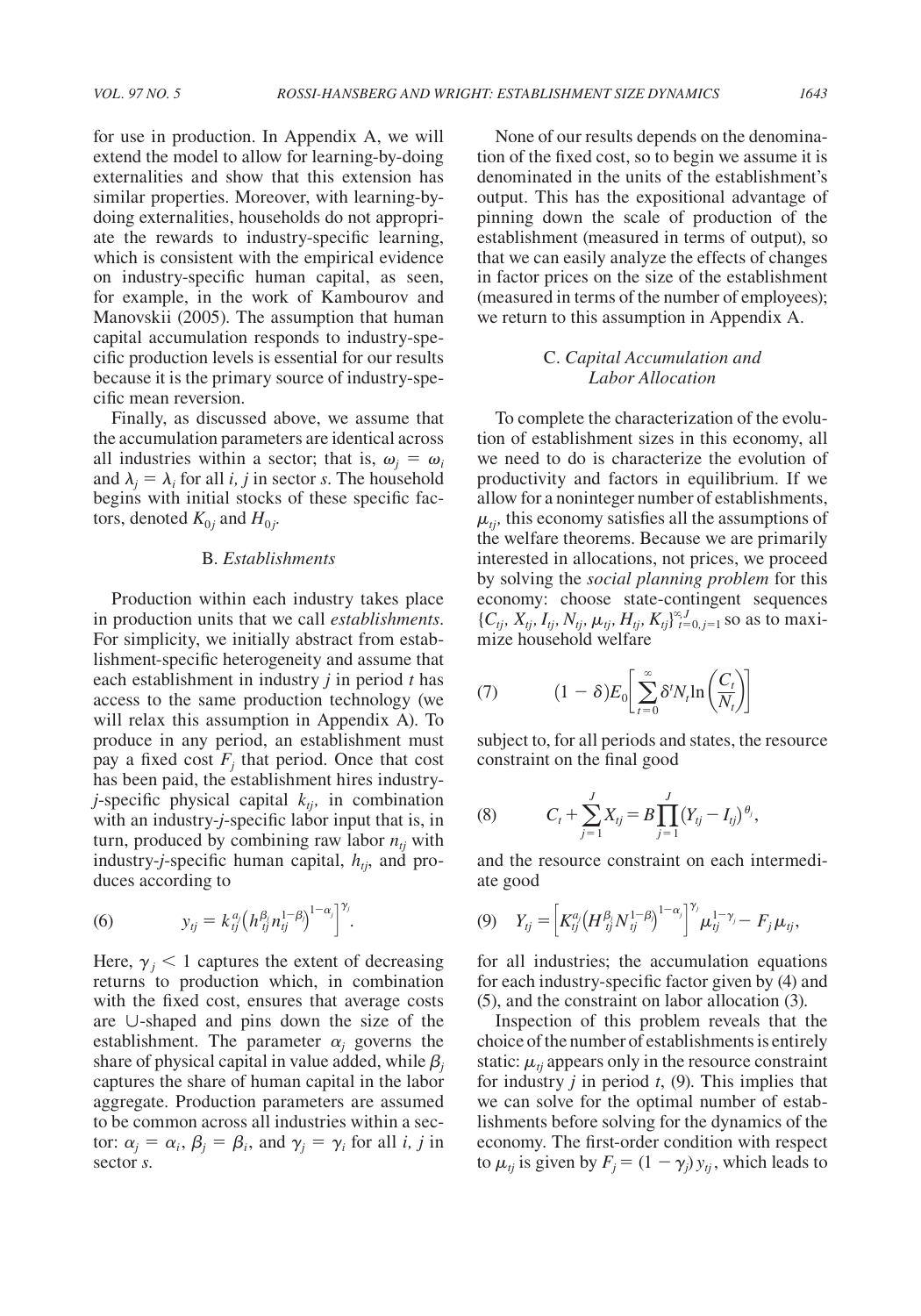(10) 
$$
n_{ij} = \frac{N_{ij}}{\mu_{ij}} = \left[\frac{F_j}{1 - \gamma_j}\right]^{\frac{1}{\gamma_j}} \left(\frac{N_{ij}}{K_{ij}}\right)^{\alpha_j} \left(\frac{N_{ij}}{H_{ij}}\right)^{\beta_j(1 - \alpha_j)}.
$$

This equation shows that, if the stock of specific factors is large relative to the amount of labor employed in the industry (which corresponds to a time of relatively cheap specific factor prices), then establishment size measured in terms of the number of employees will be small as establishments substitute toward the cheaper factors. Similarly, mean reversion in the stock of relative specific factor stocks will drive mean reversion in establishment sizes. Importantly, the qualitative nature of the relationship between factor stocks and establishment size can be reversed without changing the result that mean reversion in these stocks produces mean reversion in establishments size. We show below that the incentive to accumulate specific factors produces precisely the required mean reversion in the general equilibrium of our model.

Substituting for the optimal number of establishments  $\mu_{ti}$  in the resource constraint gives

$$
Q_{ij}+I_{ij}\leq \gamma_j\left[\frac{1-\gamma_j}{F_j}\right]^{\frac{1-\gamma_j}{\gamma_j}}K_{ij}^{\alpha_j}\big(H_{ij}^{\beta_j}N_{ij}^{1-\beta_j}\big)^{1-\alpha_j}.
$$

This is our first main result: by varying the number of establishments, each of which produces at the bottom of its average cost curve, we see that the industry behaves as if it has constant returns to scale. Hence, at the industry level (but not at the establishment level), increases in physical capital shares are related to decreases in human capital shares. The result is an entirely standard log-linear, multisector growth model with a new constant returns-to-scale production function. As a result of the log-linear assumptions, we get the well-known result (as in, for example, Rossi-Hansberg and Wright (2007)) that income and substitution effects offset to ensure that a fixed proportion of the labor supply is allocated to each industry, a fixed proportion of the

final good is consumed, fixed proportions are invested in each industry, and a fixed proportion of the output of each intermediate input is used for investment in human capital specific to that industry.

## D. *Establishment Growth, Net Exit, and the Size Distribution*

We can now characterize the evolution of establishment sizes in the economy. Taking natural logarithms and differences of the expression for establishment size (10), we find that the growth rate of an establishment in industry *j* that survives from one period to the next is given by

$$
\ln n_{t+1j} - \ln n_{tj} = \left[\alpha_j + \beta_j (1 - \alpha_j)\right] g_N
$$

$$
- \alpha_j \left[\ln K_{t+1j} - \ln K_{tj}\right]
$$

$$
- \beta_j (1 - \alpha_j) \left[\ln H_{t+1j} - \ln H_{tj}\right].
$$

Substituting for the evolution of human capital, we get that

$$
\ln n_{t+1j} - \ln n_{tj} = \left[\alpha_j + \beta_j (1 - \alpha_j)\right] g_N
$$
  

$$
- \alpha_j \left[\ln K_{t+1j} - \ln K_{tj}\right]
$$
  

$$
- \beta_j (1 - \alpha_j) \left[\ln A_{t+1j} - (1 - \omega_j)\ln H_{tj}\right]
$$
  

$$
+ (1 - \omega_j) I_{tj} \right].
$$

This equation reveals that the growth rate of a surviving establishment in industry *j* is driven by three factors. One is the deterministic growth in the aggregate labor supply  $g_N$  which, other things equal, encourages establishments to expand in size over time. We will often assume either that population growth is zero or that establishment growth rates are being measured relative to trend, in order to abstract from this term. A second factor is the growth in industry-specific physical capital. However, since physical capital investment in each industry is a constant proportion of the aggregate production of the final good, this is also determined by aggregate forces. Over time, if the number of industries is large, so that industry-specific randomness washes out in the aggregate, the

 $<sup>4</sup>$  In a related paper, Charles I. Jones (2005) shows how</sup> a Pareto size distribution of ideas leads to an aggregate Cobb-Douglas production function.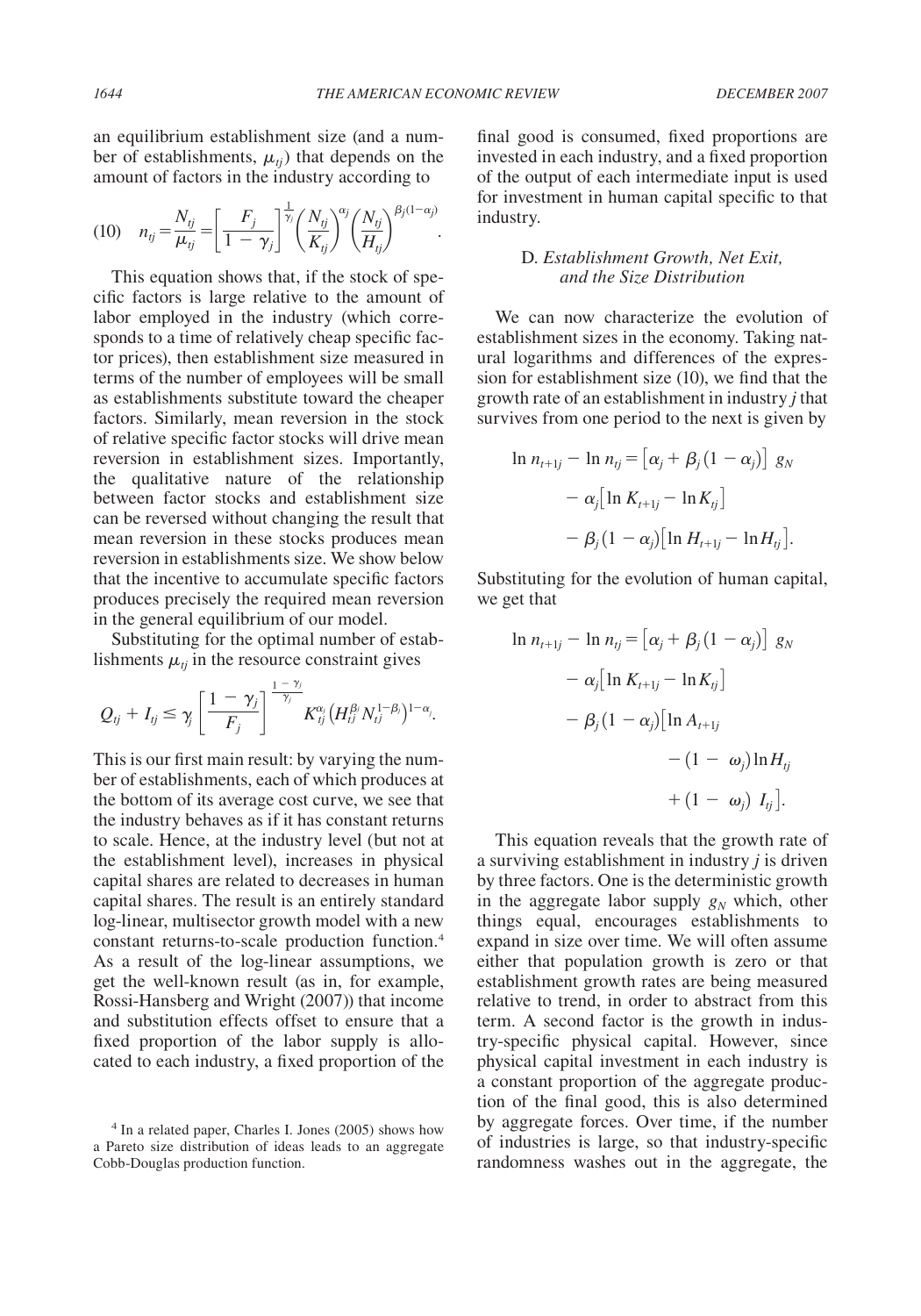aggregate economy converges to a steady state, and this term will be a constant. In what follows, we assume this is the case in order to focus on industry-specific variation; in general, the results that follow can be thought of as being conditioned on the state of the aggregate economy. Finally, we have the contribution of industry-specific variability, which works through the shock to human capital accumulation, and the level of industry output, which affects human capital accumulation through  $I_{ti}$ : if industry output is high, then human capital accumulation proceeds, on average, at a faster pace.

Before turning to a discussion of scale *dependence* in growth rates, we examine the conditions under which we get scale *independence*; in other words, the conditions under which we get Gibrat's law. Suppose we eliminate human capital as a factor of production by either reducing the importance of labor as a whole,  $(1 - \alpha_i)$  $\rightarrow$  0, or reducing the importance of human capital in producing labor services,  $\beta_i \rightarrow 0$ . Without human capital, establishments grow at a deterministic rate independent of scale. This is because the only source of industry-specific randomness comes from shocks to the accumulation of human capital.<sup>5</sup> Alternatively, suppose that human capital is accumulated exogenously, or that  $\omega_i = 1$ : this ensures that output in an industry has no effect on the pace of its human capital accumulation. With the aggregate economy in steady state, the growth rate of establishments now becomes

$$
\ln n_{t+1j} - \ln n_{tj} = \left[ \alpha_j + \beta_j (1 - \alpha_j) \right] g_N
$$

$$
- \beta_j (1 - \alpha_j) \ln A_{t+1j},
$$

<sup>5</sup> One way to retain randomness in production while still eliminating human capital as a factor is to scale up the shock to human capital by the inverse of the elasticity of human capital in production  $\beta$ <sub>*i*</sub> (1- $\alpha$ <sub>*i*</sub>). In this case, the growth rate of the firm also satisfies Gibrat's law and becomes  $\ln n_{t+1j} - \ln n_{tj} = \alpha_j g_N - \ln \hat{A}_{t+1j}$ , where  $\hat{A}_{t+1j}$  is the scaled shock process.

<sup>6</sup> If  $\omega$ <sub>*j*</sub>=1, human capital in industry *j*, and consequently also output, is difference stationary. If industry *j* is of positive measure, the aggregate physical capital stock will not in general converge to a steady state under this assumption. As long as  $1-\omega_i$  is positive, no matter how small, the existence of a steady state is preserved. When we refer to the case of  $\omega_j = 1$  below, we shall think of  $1 - \omega_j$  as arbitrarily small but positive.

which is a constant plus an i.i.d. random variable: the growth rate of the establishment is independent of the size of the establishment.

To see how the growth rates of surviving establishments depend on establishment size in general, assume as before that population growth is zero and the aggregate economy is in steady state, so that physical capital is constant in all industries. Then, using equation (10) we can write the growth rate of the establishment, after substituting for  $I_{ti}$ , as

(11) 
$$
\ln n_{t+1j} - \ln n_{tj} = n_j^C
$$

$$
- (1 - \omega_j) (1 - \beta_j + \alpha_j \beta_j) \ln n_{tj}
$$

$$
- \beta_j (1 - \alpha_j) \ln A_{t+1j},
$$

where  $n_j^C$  is a constant term that depends on the physical capital stock. In steady state, the theory implies that the natural logarithm of establishment size is an AR(1) process with an autoregressive coefficient given by  $1 - (1 - \omega_i) \times$  $(1 - \beta_i + \alpha_i \beta_i) \leq 1.$ 

We summarize the results of this discussion in the following proposition. There, we emphasize the effect of changes in physical capital intensity, an observable parameter which we will focus on in our empirical analysis.

Proposition 1: *Growth rates of surviving establishments are weakly decreasing in size. The larger the physical capital share, the faster growth rates decline with size. The growth rate of surviving establishments is independent of size only if either human capital is not a factor of production (in the limit when*  $\beta_j$  *or*  $(1 - \alpha_j)$ *equal zero), or human capital evolves exog* $enously$  (in the limit, as  $\omega_j$  approaches one).

The log-linearity of the model was shown above to imply that the employment allocation across industries is constant over time. Combined with the result of Proposition 1, this has strong implications for net exit rates: net exit is positive whenever establishment sizes grow on average and negative when they decline. Moreover, Proposition 1 implies that the larger the physical capital share, the faster the net exit rate decreases with establishment size. In a more general model in which the labor allocation varies across industries in equilibrium, these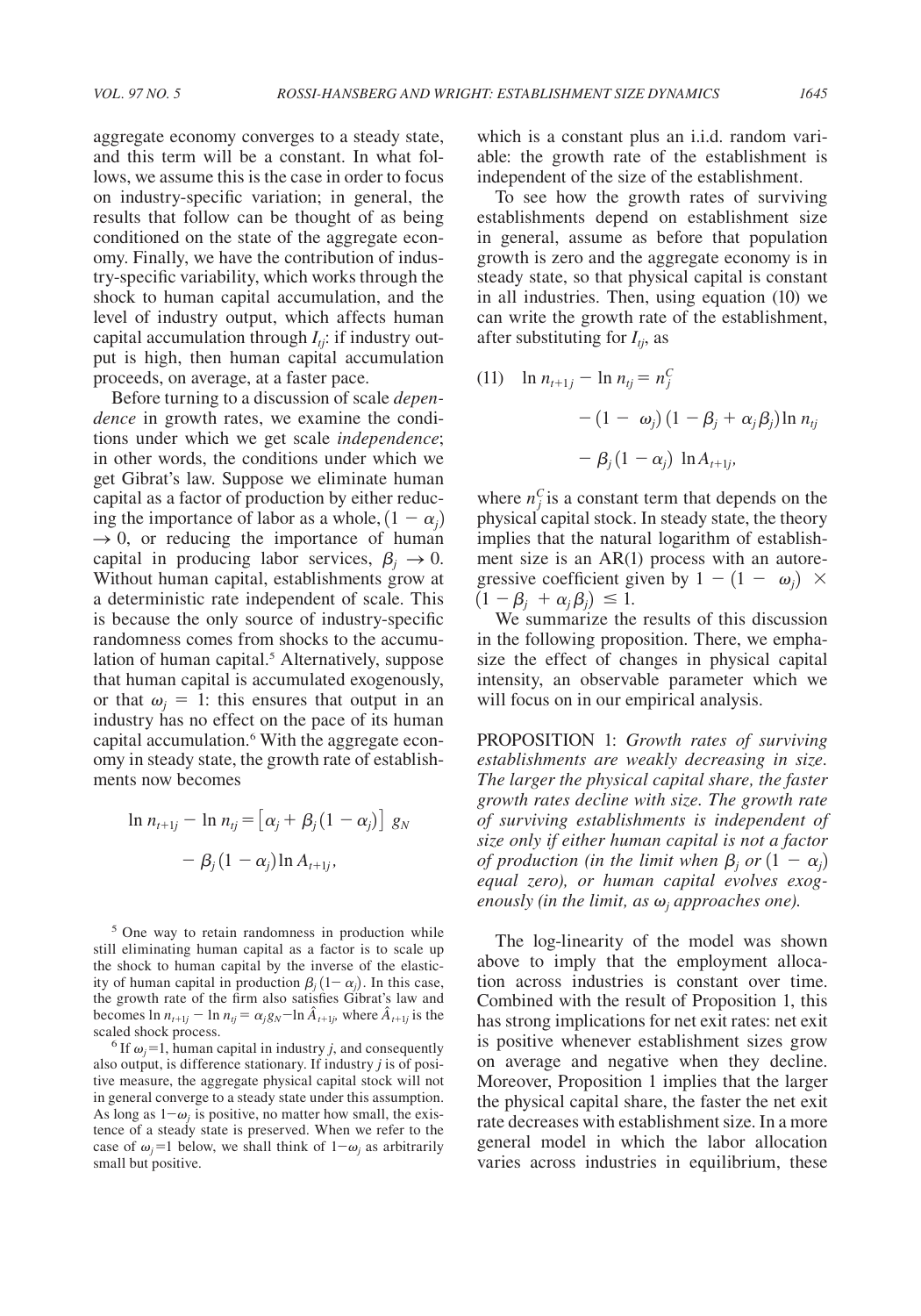results continue to hold as long as the elasticity of substitution in consumption of each good is not too large. This is sufficient to guarantee that the labor allocation to the industry does not change by as much as establishment sizes. We formalize these arguments as a corollary.

Corollary 2: *Establishment net exit rates are weakly decreasing in size. The larger the physical capital share, the faster net exit rates decline with size. The net exit rate of establishments is independent of size only if either human capital is not a factor of production (in the limit, when*  $\beta_j$  *or*  $(1 - \alpha_j)$  *equal zero), or human capital evolves exogenously (in the limit,*  as ω<sub>j</sub> approaches one).

These implications for the relationship among physical capital shares, surviving establishment growth rates, and net exit rates can be tested directly using longitudinal data. In combination with the assumption that the distribution of establishment sizes has converged to its longrun distribution, these implications can also be tested with data on the size distribution of establishments. The next four propositions characterize the implications of our model for the invariant distribution of establishment sizes for different assumptions about parameter values, the distribution of human capital shocks, and the presence of a lower bound on establishment sizes. Obviously, as our economy is growing, we will need to normalize the sizes of establishments (or detrend their growth rates) in order to ensure the existence of an invariant distribution. The results in Propositions 3, 4, and 5 should be interpreted as applying to the appropriate normalized establishment sizes.

To begin, we examine the conditions under which our model is capable of reproducing the commonly used benchmark of Zipf's law: the size distribution is Pareto with coefficient one. A number of authors, including most notably Xavier Gabaix (1999), have shown that if Gibrat's law characterizes the growth rate of a finite number of establishments, and one imposes a lower bound on establishment sizes that converges to zero, then the invariant distribution converges to Zipf's law. In the present framework, the entry and exit of establishments means that these results do not directly apply. However, in a related paper, Rossi-Hansberg and Wright (2007) show that scale-independent growth for a finite number of industries, combined with this form of entry and exit and a lower bound for establishment sizes that converges to zero, is sufficient to generate an invariant distribution that satisfies Zipf's law. An analogous result holds for the current framework, for the same limiting parameter values that produced Gibrat's law for establishment growth above.

Proposition 3 (Zipf's Law): *If either human capital is not a factor of production (in the limit when*  $\beta_j$  *or*  $(1 - \alpha_j)$  *equal zero), or human capital evolves exogenously (in the limit, as*  $\omega_i$ *approaches one), and establishment sizes are bounded below by* /*, the invariant size distribution of establishments converges to a Pareto distribution with shape coefficient one as* / *converges to zero.*

Away from these limiting parameter values, so that there is mean reversion in conditional establishment growth rates, we characterize the properties of the invariant distribution for two cases. First, we examine a case in which productivity shocks are unbounded and are drawn from a lognormal distribution. In this special case, the invariant distribution of establishment sizes can be derived in closed form, and we can study the way its variance changes with physical capital shares. Second, we characterize the invariant distribution of establishment sizes for arbitrary productivity shock processes with bounded support. Here, we study how the amount of dispersion in the establishment size distribution—measured by the amount of mass in the tails of the distribution—varies with the capital share. This alternate measure of dispersion has the advantage that it is less sensitive to the sizes of the very largest establishments, which is especially important for combinations of parameters that are close to the limiting cases studied in Proposition 3, where the long-run variance of establishment sizes diverges.

To begin with the first case, assume that the logarithm of the productivity shock  $A_{tj}$  is distributed normally with mean  $M_{A_i}$  and variance  $S_{A_j}^2$ . Given the AR(1) form of the equation governing the evolution of surviving establishments, (11), it is straightforward to see that the invariant distribution of *representative* establishment sizes in a sector, in logarithms, will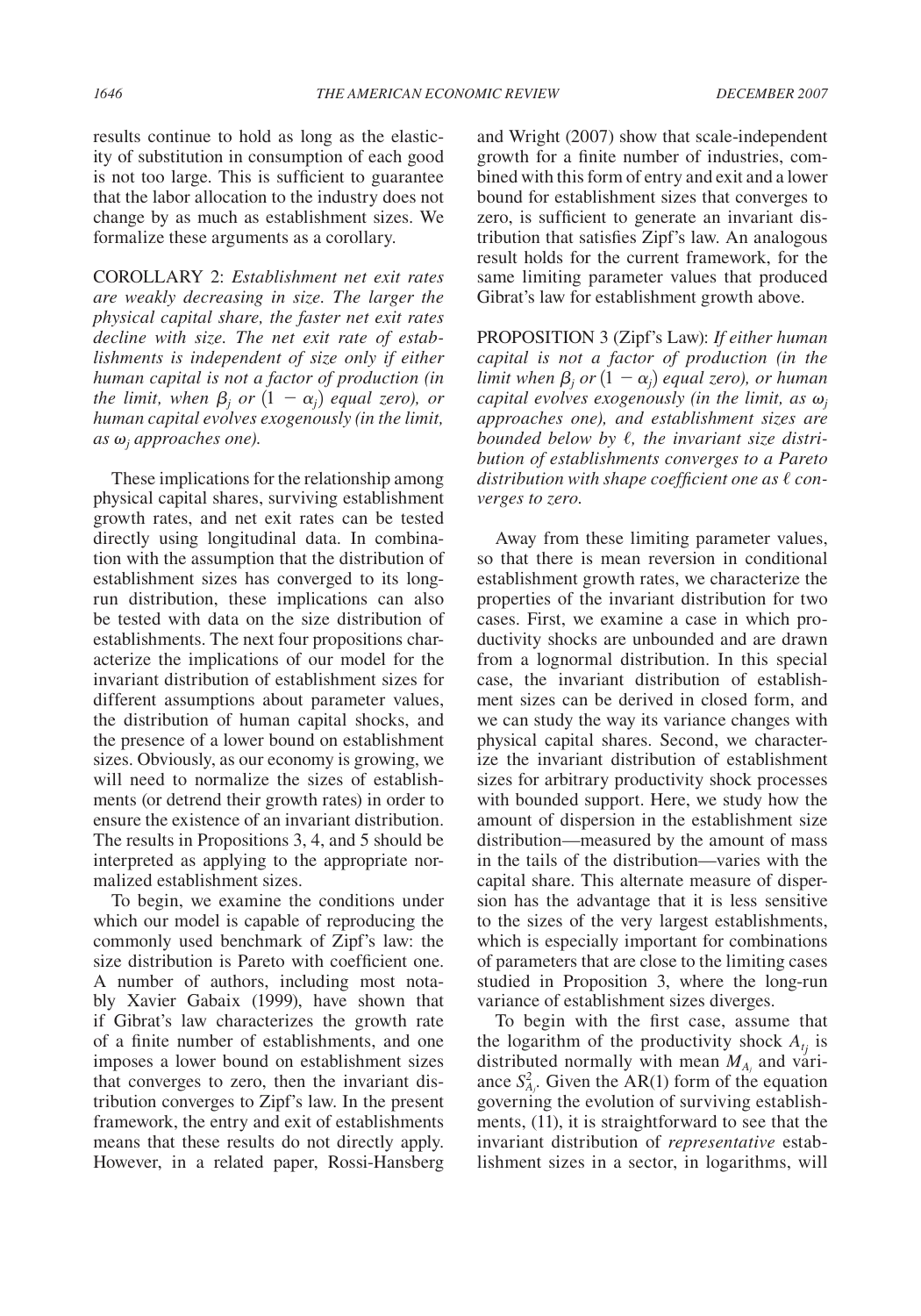be normal with mean  $M_i = \beta_i (1 - \alpha_i) M_{A_i}$ and variance

(12)  $\text{Var}(\ln n_j) \equiv S_j^2$ 

$$
= \frac{[\beta_j(1-\alpha_j)]^2 S_{A_j}^2}{1 - [1 - (1-\omega_j)(1-\beta_j(1-\alpha_j))]^2}.
$$

To obtain the size distribution of establishments and its variance, we must also account for the process of entry and exit or, more specifically, adjust for the fact that an industry in this sector has precisely  $\mu_j = N_j/n_j$  establishments of size  $n_j$ . The following proposition establishes that the actual size distribution of establishments (as opposed to the distribution of representative establishment sizes) also turns out to be lognormal.

Proposition 4 (Lognormality):*If the productivity shock*  $A_{tj}$  *is distributed lognormally with mean*  $M_{A_j}$  *and variance*  $S_{A_j}^2$ *, then the long-run size distribution of establishments is lognormal with mean and variance, respectively, given by*

$$
e^{M_j-(S_j^2/2)}
$$
 and  $e^{2M_j+S_j^2}(e^{S_j^2}-1)$ .

*Furthermore, the long-run variance of the size distribution of establishments is decreasing in* a*<sup>j</sup> .*

The assumption of lognormal shocks is arguably quite strong. Also, in practice, the empirical variance of establishments in a sector is quite sensitive to the measured size of the largest establishments and, hence, to measurement error in their sizes. This should not be surprising given that, by Proposition 3, for sectors with small physical capital shares the size distribution of establishments can be close to a Pareto distribution with shape coefficient one, for which the variance diverges. This suggests we should look at other measures of dispersion in the size distribution.

The following series of propositions characterizes the invariant distribution of establishment sizes for the class of probability distributions for *A* with compact support, and presents a different measure of dispersion in the size distribution. In particular, the assumption that log productiv-*\_* ity levels lie in the compact set  $[\ln A, \ln \overline{A}]$  for some  $\underline{A}$  suitably small and  $\overline{A}$ *\_* suitably large and that establishment sizes are measured relative to trend (or equivalently that population growth is zero) is sufficient to guarantee that establishment sizes lie in this compact set:

(13) 
$$
\ln n_{ij} \in LN
$$

$$
\equiv \frac{\beta_j (1 - \alpha_j)}{(1 - \omega_j)(1 - \beta_j (1 - \alpha_j))}
$$

$$
\times [-\ln \overline{A}, -\ln \underline{A}].
$$

Under this assumption, we get the following proposition.

PROPOSITION 5 (Existence and Uniqueness): *If log productivity levels are bounded, then for*  any  $\alpha_j$ ,  $\beta_j$ ,  $\omega_j \in (0, 1)$  there exists a unique invari*ant distribution of establishment sizes in sector j.*

We also want to establish how the size distribution of establishments in a sector varies with the physical capital share of a sector. Clearly, for any  $\alpha_j$ ,  $\beta_j$ ,  $\omega_j \in (0, 1)$ , the invariant distribution of establishment sizes has compact support and hence necessarily has thinner tails than the Pareto distribution which has an unbounded support. Next, we define an ordering over distributions with a common compact support in terms of the thinness of their tails, and show that sectors with larger physical capital shares have thinner tails according to this ordering. We make these notions precise in the following definition and proposition.

DEFINITION 6: Let  $\lambda$  and  $\psi$  be probability *measures on*  $[\underline{b}, \overline{b}]$ . The probability measure  $\lambda$ *has thinner tails than*  $\psi$  *if there exist <u>x</u> and*  $\overline{x} \in$  $[\underline{b}, \overline{b}]$  such that for all  $\underline{b} \leq x \leq \underline{x}, \lambda ([\underline{b}, x]) \leq$  $\psi([b, x]);$  for all  $\underline{x}, \leq x \leq \overline{x}, \lambda ([\underline{x}, x]) \geq \psi([\underline{x}, x])$  $\psi([D_x, x])$ ; *for all*  $\underline{x} \leq x \leq x$ ,  $\lambda([x, x]) \leq \psi([x, x])$ .<br> *x*]); *and for all*  $\overline{x} \leq x \leq \overline{b}$ ,  $\lambda([x, x]) \leq \psi([x, x])$ .

All other things equal, it is easy to see from equation (13) that an increase in the capital share produces a distribution with thinner tails as the support of the distribution shrinks. We can also prove a stronger result if we standardize the support of the size distribution produced by our model. This is also necessary to contrast the implications of our model with the data in which the size categories are the same for all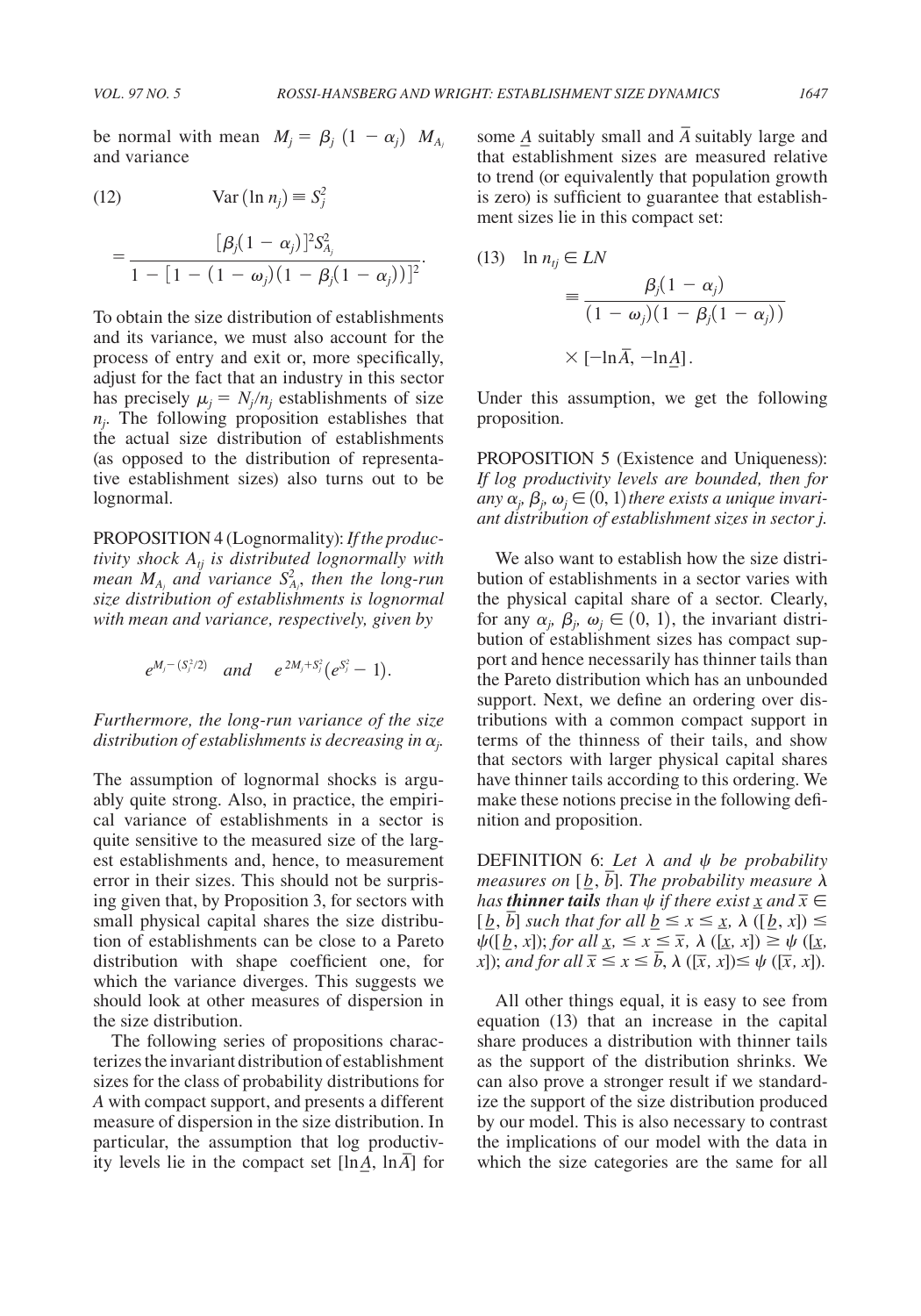industries. Specifically, if we scale the productivity process  $A_{ti}$  by

$$
\frac{(1-\omega_j)[1-\beta_j(1-\alpha_j)]}{\beta_j(1-\alpha_j)},
$$

then the support of the establishment size distribution is unchanged across sectors and is equal *\_* to  $[-\ln\overline{A}, -\ln\underline{A}]$ . Under this scaling, we prove the following proposition.

PROPOSITION 7 (Thinner Tails): *For any*  $\alpha_j$ ,  $\beta_j$ ,  $\omega_j \in (0, 1)$ , the invariant distribution of *establishment sizes has thinner tails than the Pareto distribution with coefficient one. Other things equal, if*  $\alpha_i > \alpha_k$ *, then the invariant distribution of establishments in sector j has thinner tails than the one in sector k.*

So far we have established that the process of accumulating industry-specific human capital alone is sufficient to generate many properties of establishment size dynamics and distributions. In Appendix A, we demonstrate that these implications are also robust to relaxing a number of the modelling assumptions used above. We view the robustness of these results as a strength of our approach, which is particularly important given the robustness of the facts about establishment size dynamics. Another strength of our approach is that, since our theory uses the accumulation of industry-specific human capital to explain scale dependence, it also has new testable implications for the way in which the degree of scale dependence varies with the physical capital intensity of an industry. In the next section we examine these predictions using US data.

#### **II. Evidence on Scale Dependence**

Our model can reproduce the fact that establishment growth and net exit rates decline with establishment size, and that the size distribution of establishments has thinner tails than the Pareto distribution with shape coefficient one. More importantly, our model also has strong predictions for the way in which scale dependence varies across sectors. In our theory, the degree of reversion to the mean in human capital stocks, and therefore in establishment sizes, increases with the degree of diminishing returns in human capital. As our model endogenously produces constant returns to scale at the industry level, large capital shares imply small human capital shares, and are evidence of a greater degree of diminishing returns in human capital. Hence, our model implies that if we look at sectors with large capital shares, we should observe a greater degree of scale dependence in growth rates and in net exit rates, and a size distribution of establishments with thinner tails. In this section, we show that this prediction is supported by results from a new dataset on establishment dynamics and size distributions for the private nonfarm US economy. This dataset is novel in that it provides data for a wider range of sectors and industries, and at a finer level of disaggregation, than previously available. We thus begin by first verifying these facts for the entire US economy. We then turn to an examination of the sectoral predictions of our model.

## A. *Data Sources and Economy-Wide Scale Dependence*

We investigate scale dependence and its variation across sectors using data on growth rates, exit and entry rates (and so net exit rates), and the distribution of establishment sizes. We use two datasets constructed especially for this project by the US Census Bureau. For our purposes, these new datasets have several advantages over the publicly available data sources. One advantage is that they provide the number of establishments per size category for the smallest size categories that the US Census will release (given its confidentiality restrictions). Due to our emphasis on the tails of the size distribution, this level of detail is crucial, as previous analyses of the size distribution of establishments have used data for much coarser size categories. Second, these datasets include all sectors in the private nonfarm US economy, including both manufacturing and services. This is important for our study because we want to understand the effect of sectoral differences in physical capital shares on the size distribution of establishments, and the variation in physical capital shares is much larger across services and manufacturing sectors than within them. Third, the datasets refer to establishment sizes, and not enterprise sizes, which, as we have argued, is a better fit for our theory.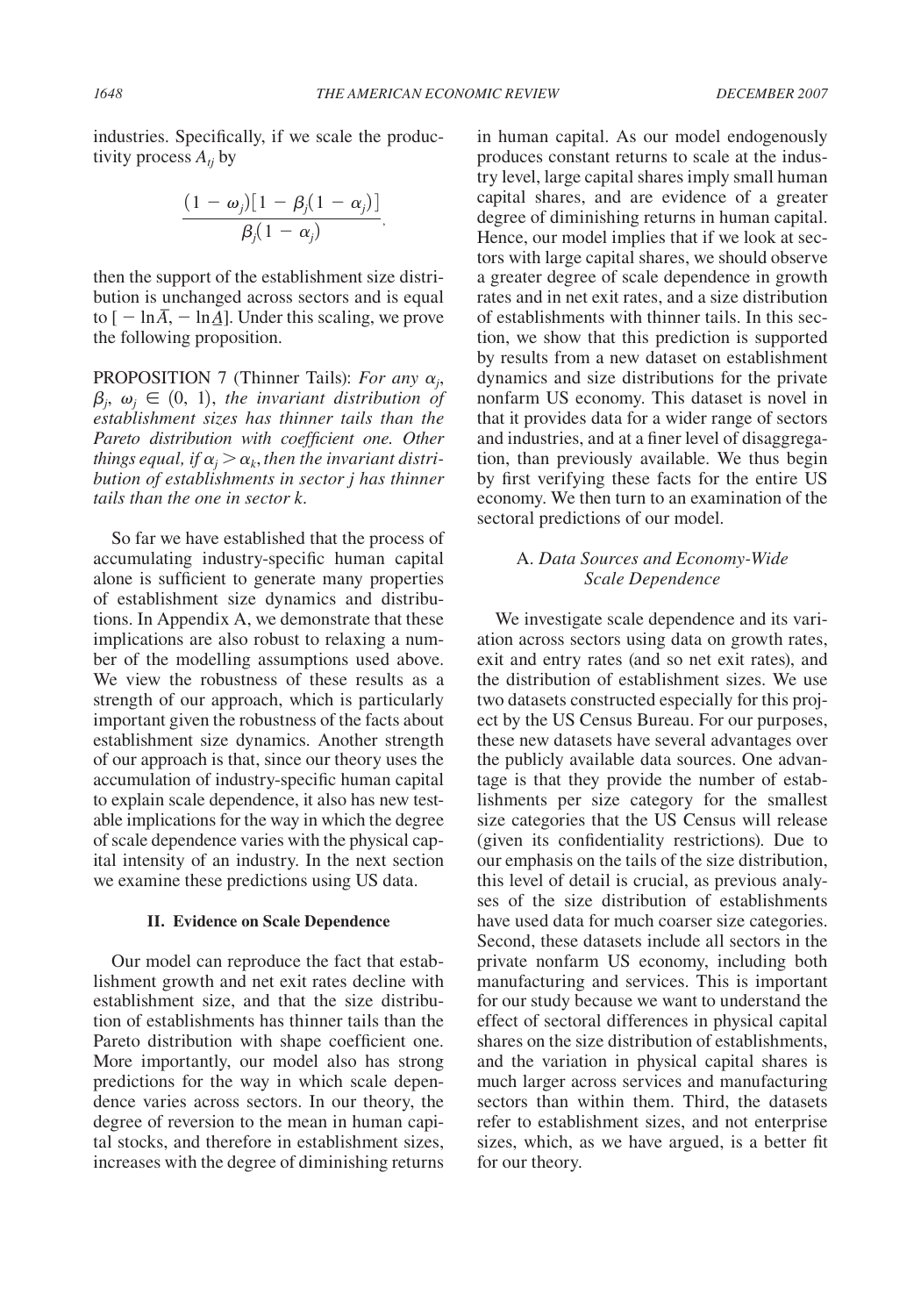

Figure 1. Distribution of Establishment and Enterprise Sizes in 2000

*Notes:* The figure presents the probability that establishments and enterprises are larger than a particular size against that size in 2000. The figure also presents the same probability for a Pareto density with coefficient one. The data on enterprises are aggregated into 50 bins and into 43 bins for establishments.

*Source:* US Census Bureau, Statistics of US Businesses.

*Cross-Section Data and the Size Distribution.—*The first dataset is drawn from the Statistics of US Businesses (SUSB) program and contains data on establishment size distributions by sector at the two-digit SIC level for 1990 and three-digit NAICS level for 2000. The data are constructed from several sources, including the annual County Business Patterns (CBP) data files. Figure 1 illustrates the scale dependence in the size distribution of establishments by comparing the distribution of establishment sizes (employment at operations at a single location) and enterprises (employment at operations under common ownership or control) for the US economy in 2000 to a commonly used benchmark: a Pareto distribution with shape coefficient one (for example, Robert L. Axtell 2001). For the Pareto distribution, the logarithm of the share of production units greater than a particular employment size varies linearly with the logarithm of employment, at a negative rate determined by its shape coefficient. Consequently, we plot the logarithm of the share of production units greater than a particular employment size against size for the actual size distributions.

The figure shows that the enterprise and establishment size distributions are similar, reflecting the fact that only the very largest enterprises possess more than a single establishment. In the figure, however, both look concave, reflecting the fact that they have thinner tails than the Pareto benchmark. As the Pareto distribution is scale independent, in the sense that the distribution is invariant to truncation of the left tail, this is evidence of scale dependence in the size distributions of both establishments and enterprises. It is worth noting that the size distribution of enterprises is much closer to the Pareto, especially if we focus attention on enterprises with between 50 and 10,000 employees. The differences between the size distributions for establishments and enterprises may shed light on the forces that determine the boundaries of the firm. Our theory focuses, however, on the technology of a single production unit and does not address questions of ownership or control. Consequently, this topic, although fascinating, is beyond the scope of this study, and hereafter we focus solely on establishment data.

*Longitudinal Data, Growth, and Net Exit.—* To examine establishment size dynamics, we use a second new dataset drawn from the US Census Bureau's Business Information Tracking Series (BITS), which includes data on growth rates of establishments between 1990 and 2000 and deaths and births of establishments by size category for 1995–1996. The unique aspect of this longitudinal dataset is that it tracks the size of establishments for several years and, for exiting/entering establishments, for three years before/after they exit/enter.

With these data, we examine the well-known stylized fact that small establishments grow faster than large establishments, when attention is restricted to those establishments that remain in operation. This is illustrated in Figure 2, which plots growth rates by establishment employment for the United States over both oneand ten-year intervals. This figure shows that the difference in growth rates between small and large establishments can be as much as 20 percentage points within a year, and that the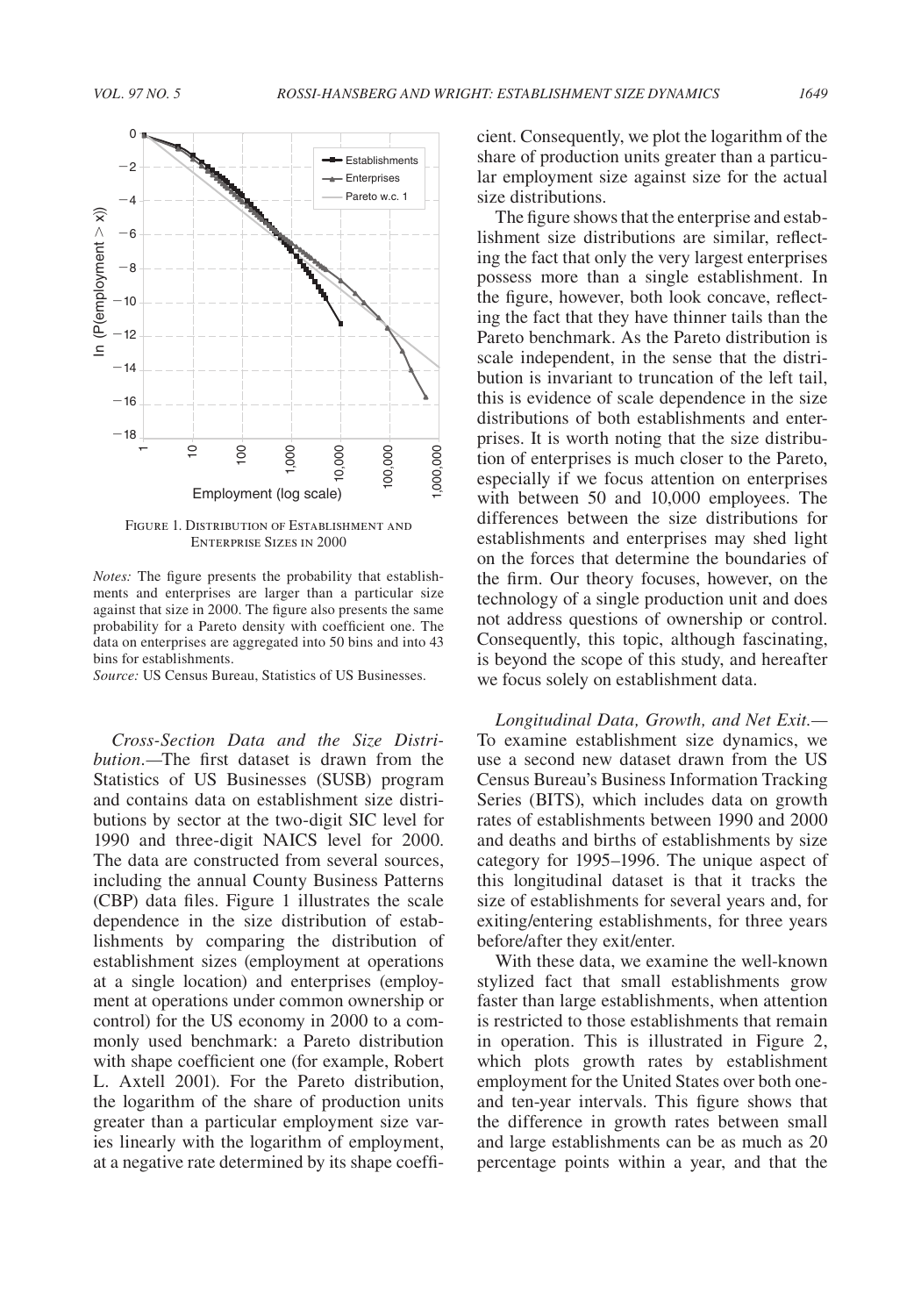

FIGURE 2. ESTABLISHMENT CONDITIONAL GROWTH RATES. 1990–2000

*Notes:* The figure presents average establishment employment growth rates by size bin for establishments that existed between 1990 and 2000, 1999 and 2000, and 1990 and 1991. Employment sizes are divided into 29 size bins. *Source:* US Census Bureau, Business Information Tracking Series.

accumulated effect of this pattern over a decade leads to differences of more than 100 percentage points between small and large establishments. Moreover, this scale dependence in growth rates is not limited to the smallest establishments and is significant throughout the size distribution. Note that Figure 2 presents data on establishments that survived the relevant period; hence, selection may be a relevant force explaining the exhibited scale dependence. (We will address this in detail below.)

Figures 1 and 2 show a significant degree of scale dependence in the size distribution and growth rates of establishments in the US economy. Below, we show that this scale dependence also manifests itself in net exit rates. However, this scale dependence has been documented using data aggregated by size category. Our theory predicts that we should also observe it for average industry (or representative) establishment sizes within a sector. As we have argued, our notion of an industry is very narrow, since it includes only establishments that produce the

same goods and use exactly the same technology and physical and human capital. We do not have data disaggregated at this level. Hence, hereafter we interpret each establishment in our dataset as a representative establishment in a narrowly defined industry which has the number of establishments per industry given by our theory.<sup>7</sup>

*Selection, Survival, and Age Effects.—*The theory outlined in Section II makes specific predictions for the growth rate of establishments, *conditional on their survival*. It also makes predictions about the behavior of the net exit rate of establishments and about the size distribution of establishments. Consequently, in the empirical analysis below, we focus, separately, on conditional growth rates, net exit rates, and size distributions. The focus on conditional growth rates contrasts with the empirical literature testing Gibrat's law, which has emphasized establishment growth rates not conditioned on survival and, in particular, the role of exit in reducing the unconditional growth rate of small establishments. We do not take that approach here for a number of reasons. One is that our theory makes specific predictions both for growth rates conditional on survival and for net exit rates, so we examine both directly. Also, the implications of all theories are sensitive to the precise way in which the growth rate of exiting establishments is treated, and whether entering establishments are also included. Moreover, there is no clear consensus as to the appropriate way to include entry; note the alternative empirical methodologies of Dunne, Roberts, and Samuelson (1989a, b) and Steven J. Davis and John Haltiwanger (1999). The theory of our work here continues to predict scale dependence under either of these methodologies. However, the fact that the same mechanism causes the scale dependence in conditional growth rates and net exit rates means that there exist yet further treatments of entry and exit that result in unconditional growth rates that display no scale dependence. This leads to the third reason for our conditional approach: by focusing on these facts separately, we can directly examine whether the degree of scale

 $\alpha$  A theoretically consistent empirical decomposition between industry and establishment heterogeneity requires unit record data which are not available for a broad sample like ours.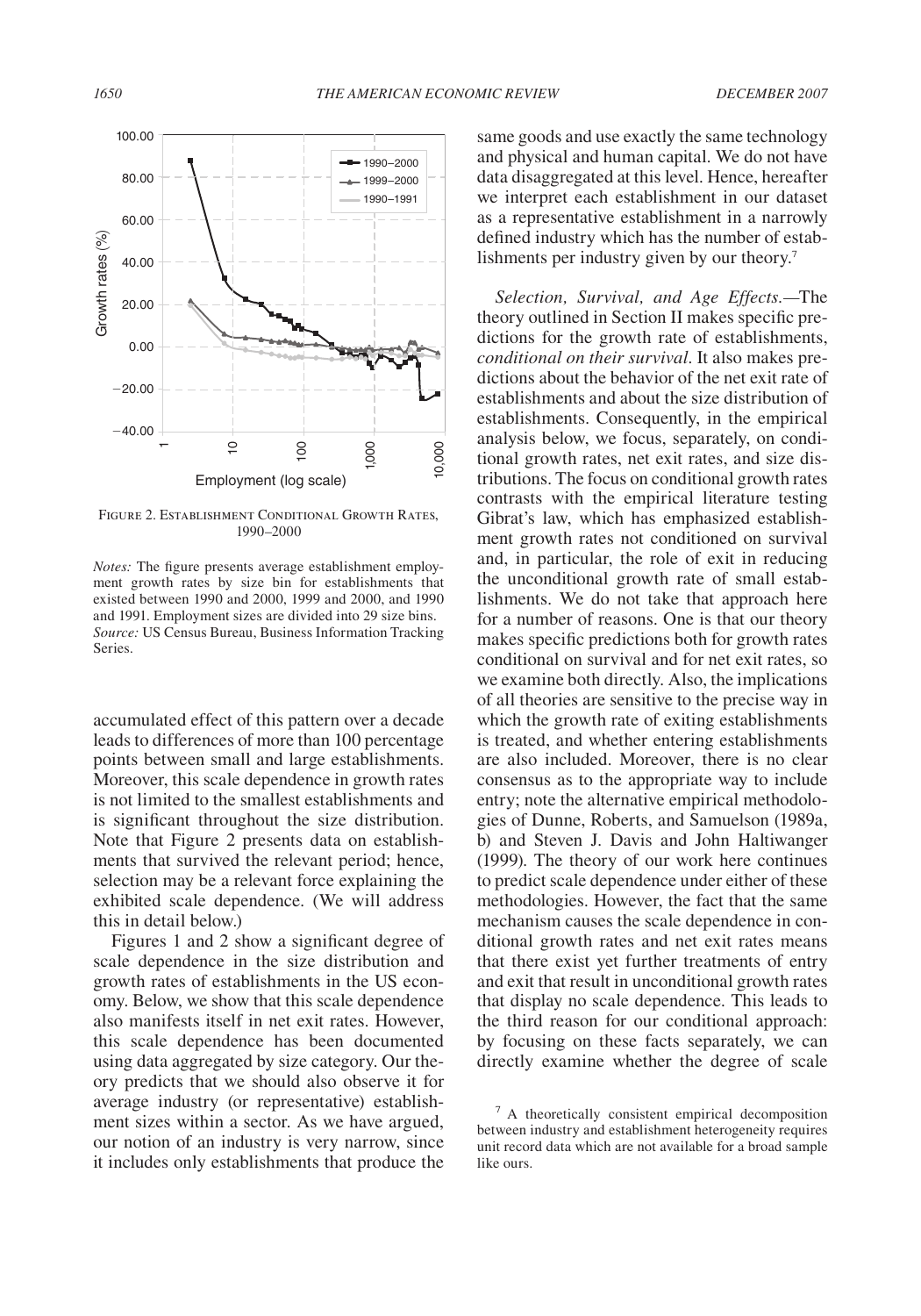dependence in both conditional growth rates and net exit rates varies across sectors, as our theory predicts.

This focus also further distinguishes our approach from studies that emphasize selection mechanisms in producing scale-dependent growth. Although we acknowledge that selection effects may be important for small establishments, we interpret the evidence as suggesting that they are less so for the scale dependence observed across medium-sized and large establishments. For example, one important prediction of selection theories is that establishments should become smaller in the years prior to exit, which is often referred to as the "Shadow of Death" (Zvi Griliches and Haim Regev 1995). However, our gross exit data show little evidence of the Shadow of Death; that is, most establishments do not appear to decline in size in the years leading up to their exit. The only declines are for very small establishments and particularly for those that survive fewer than three years. This suggests that selection may be important for small, young establishments, but not for medium-sized and large ones. In contrast, our theory predicts that establishments will exit and enter at all sizes, as the equilibrium number of establishments in an industry adjusts to productivity shocks.

Our theory emphasizes the role of size in establishment dynamics but, as many theories do, it abstracts completely from age effects. In our theory, young establishments behave identically to old establishments: size, but not age, matters. Unfortunately, our dataset does not contain information on age and so we are not able to present results for given age cohorts. Therefore, some of the scale dependence we document may be the result of age effects. However, the preceding empirical literature on establishment dynamics has found that scale effects are important even after controlling for age (for example, Evans 1987a, b; Hall 1987; and Davis and Haltiwanger 1999<sup>8</sup>). Moreover, the magnitude of the age dependence documented by Davis and Haltiwanger (1999) for the United States is much smaller than the scale dependence we

Davis and Haltiwanger (1999) study only unconditional growth rates.

have found in our data.<sup>9</sup> Age effects also seem to diminish quite quickly with establishment age, and the scale dependence in growth rates that we document and will use later concerns tenyear growth rates conditional on survival.

*Sectoral Capital Shares.—*To examine the implications of our model for cross-sectoral differences in mean reversion, we will need data on physical capital shares, which come from the US Bureau of Economic Analysis (BEA) industry accounts. We use the BEA data on labor costs and value added at basic prices to construct labor shares that include human capital. We then construct physical capital shares as one minus the labor share. This method implies that the physical capital shares we use include everything that is not classified as labor. This suggests two potential problems with our computations. One is that the physical capital shares include land shares. Land is not an industry-specific factor, but because its share is usually small, this should have a negligible effect on the physical capital shares we use. The other potential problem is that we are using the physical capital share in value added, but our theory abstracts from the use of intermediate inputs. To address the first problem, we focus on sectors with physical capital shares smaller than one-half, although the results are similar if we consider all sectors. To address the second problem, we also present results with physical capital shares adjusted for the share of value added and the share of materials purchased from the same sector.

## B. *Evidence on Sectoral Scale Dependence*

Besides the economy-wide scale dependence just documented, our theory implies that scale dependence should be larger in sectors that use physical capital more intensively. This implication distinguishes our theory from other theories that may also imply economy-wide scale dependence. For example, theories that emphasize financial constraints in explaining

<sup>&</sup>lt;sup>9</sup> Using more aggregated data for enterprises with only one establishment, we can verify that the predictions of our theory for sectoral variation in the thickness of the tails of the size distribution hold for establishments younger and older than five years in the leading example used below.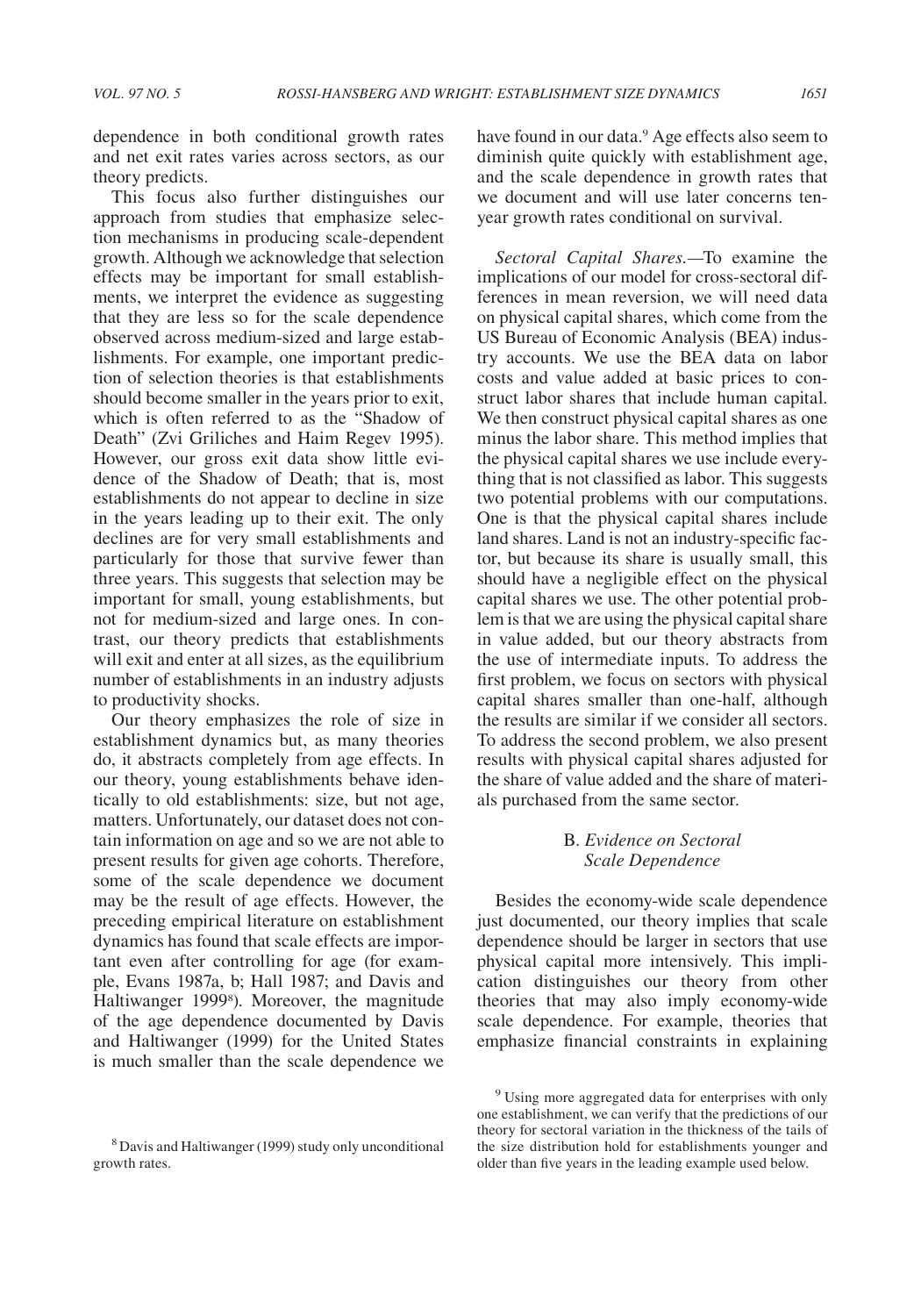

Figure 3. Establishment Conditional Growth Rates by Sector, 1990–2000

*Notes:* The figure presents average establishment employment growth rates by size bin for establishments that existed between 1990 and 2000 in the educational services and manufacturing sectors. In both sectors, employment sizes are divided into 29 size bins.

*Source:* US Census Bureau, Business Information Tracking Series.

scale dependence predict that scale dependence should be more pronounced in sectors in which establishments have less collateral. This plausibly corresponds to sectors in which the human capital share is relatively large and the physical capital share relatively small, which is the opposite prediction of our theory. We now present evidence on the sectoral variation in scale dependence for conditional growth rates, net exit rates, and size distributions, and we show that this evidence corroborates the implications of our theory.

*Growth Rates of Surviving Establishments.—* We begin by examining an example with two sectors. Educational services is a very labor- and human capital–intensive sector, with a physical capital share of 0.054, while manufacturing is much more physical capital–intensive, with a share of 0.397. If our theory is consistent with the data, we should see growth rates of manufacturing establishments decline faster with size than growth rates of establishments in the educational services sector (Proposition 1). That is what we see in Figure 3. In the figure, the differences are very large over a period of ten years (1990–2000). Not only do small establishments grow faster than large establishments in both sectors, but the scale dependence is significant for the entire range of establishment sizes. The difference between the growth rates in these two sectors increases with establishment size and is, for the largest establishments, more than 40 percentage points.

This evidence is not peculiar to the pair of sectors in the example. We demonstrate this by examining the same implication of our theory for all sectors. We use data on the growth rate of establishments,  $n_{t+1j}/n_{tj}$ , in a particular size category,  $n_{t}$  and estimate the regression specified by equation (11):

(14) 
$$
\ln\left(\frac{n_{t+1j}}{n_{tj}}\right) = \widetilde{a}_j + \widetilde{b} \ln n_{tj} + \widetilde{e} \alpha_j \ln n_{tj} + \widetilde{\epsilon}_{tj},
$$

where

$$
\tilde{a}_j = n_j^C,
$$
  
\n
$$
\tilde{b} = -(1 - \omega_j) (1 - \beta_j),
$$
  
\n
$$
\tilde{e} = -(1 - \omega_j)\beta_j, \text{ and}
$$
  
\n
$$
\tilde{\varepsilon}_{ij} = -\beta_j (1 - \alpha_j) \ln A_{t+1j}.
$$

Notice that a full structural estimation of our model would require  $\tilde{b}$  and  $\tilde{e}$  to vary as  $\beta_j$  and  $\omega_j$  vary by sector. Unfortunately, we do not have data on the share of industry-specific human capital in labor services or the share of investment in human capital production, and so we assume that these two shares do not vary across sectors or, if they do, that they are uncorrelated with capital shares. If they are uncorrelated, then our estimation strategy is not efficient, but the coefficients are still unbiased and consistent. Given that all the results presented below are significant at a 1 percent level, the lack of efficiency of the estimator is not worrisome.<sup>10</sup>

<sup>&</sup>lt;sup>10</sup> If  $\beta_j$  and  $\omega_j$  are correlated with  $\alpha_j$ , then the estimates of  $\tilde{e}$  are biased. Let  $\beta_j = \beta + \beta_j^e$ , where  $\beta$  is the mean of  $\beta_j$ . Similarly, let  $\omega_j = \omega + \omega_j^e$ . Then, the sign of the bias depends on the sign of the covariance between  $\omega_j^e \beta + \beta_j^e (1 - \omega)$ +  $2\omega_j^e \beta_j^e$  and  $\alpha_j$ . If  $\omega_j^e = 0$  for all *j*, then if Cov( $\beta_j^e$ ,  $\alpha_j$ ) ≥ 0,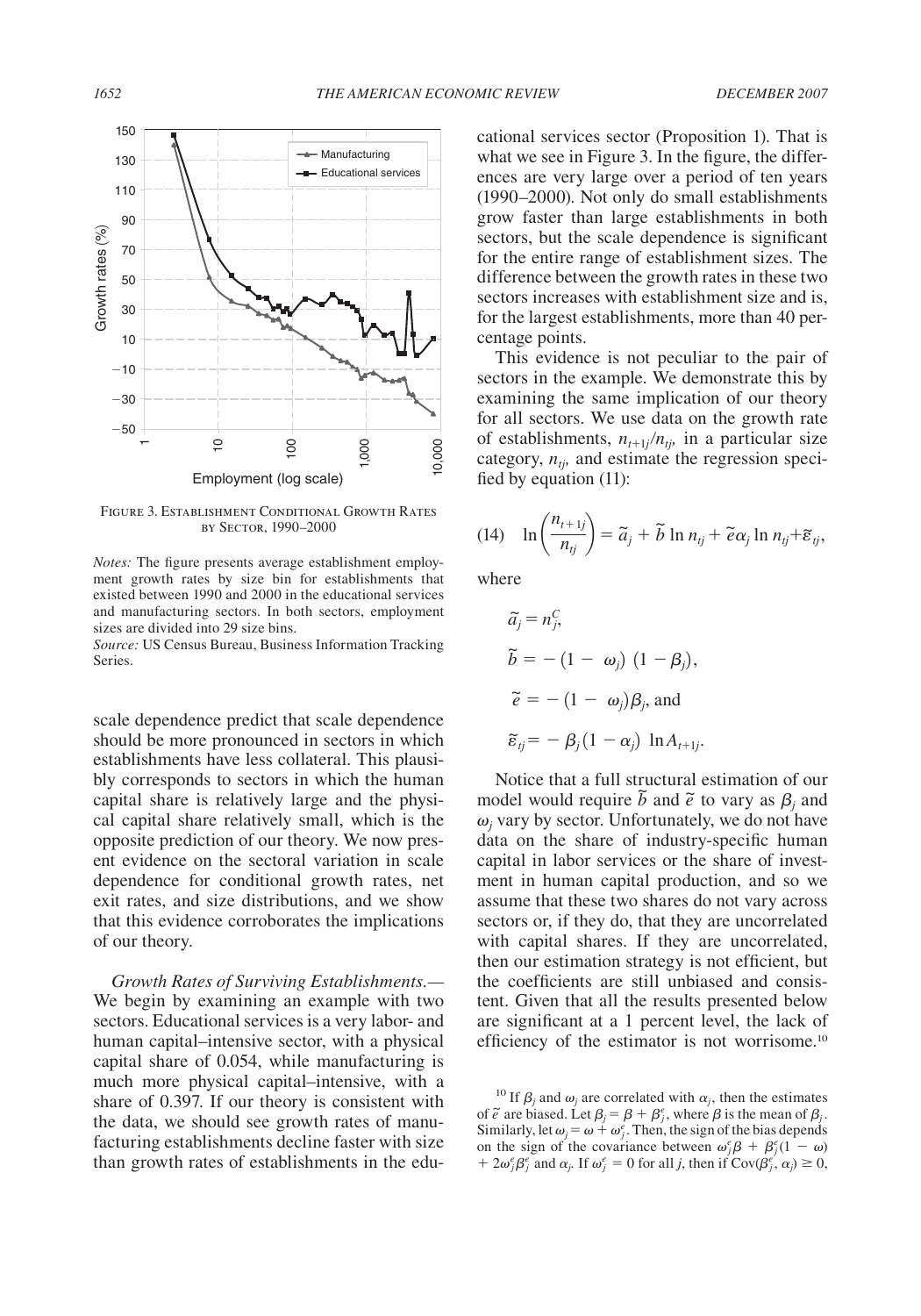|                   | Growth rates 1990–2000 |            |                                   |            |
|-------------------|------------------------|------------|-----------------------------------|------------|
|                   | Variance = $1/\mu_i$   |            | Variance = $(1-\alpha_i)^2/\mu_i$ |            |
|                   |                        | (Adjusted) |                                   | (Adjusted) |
| ĕ                 | $-0.1115$              | $-0.1517$  | $-0.1488$                         | $-0.1814$  |
| Standard error    | 0.0255                 | 0.0314     | 0.0304                            | 0.0325     |
| $p$ -value        | 0.0000                 | 0.0000     | 0.0000                            | 0.0000     |
| # of Observations | 940                    | 1,082      | 940                               | 1,082      |

Table 1—Establishment Growth and Capital Intensity

*Notes:* This table presents the estimates of  $\tilde{e}$  obtained from the regression equation specified in (14). Estimates are presented under two different assumptions on the form of heteroskedasticity as described in the text.

*Source:* US Census Bureau, Business Information Tracking Series.

Our estimation procedure lets us back out the average level of these parameters for the United States (which we compute below). Apart from this caveat, our empirical exercise uses precisely the structure imposed by our model.

A requirement for a structural estimation of our model is to account for the heteroskedasticity that the model implies. In particular, if the variance of technology shocks is constant across sectors, the model predicts that the variance of the error term decreases with  $\alpha_j$ . We use generalized least squares (GLS) to take this effect into account and estimate equation (14) with and without the effect of physical capital shares on the variance.

We estimate this relationship using GLS to take into account the fact that the smaller-size categories have many more establishments, as well as the heteroskedasticity predicted by our model. Of course, taking account of heteroskedasticity should improve the efficiency of our estimation, but the results without doing so are still unbiased and consistent. We calculate the

weights using data on the number of establishments in each size category and physical capital shares. Throughout, we use average US physical capital shares for the period 1990–2000. The theory predicts that the estimate of  $\tilde{e}$  should be negative and significant.

The estimates of  $\tilde{e}$  are presented in Table 1. The first and third columns present the estimates using average capital shares for the period 1990–2000. The first two columns weight observations only by the number of establishments in a particular size class bin. The last two columns adjust also for the heteroskedasticity predicted by our model. Although the estimates of  $\tilde{e}$  are negative and strongly significant in all regressions, the results are the strongest when we use the exact specification given by our theory, namely, variance terms that depend on capital shares. Given the largest establishment size in our sample, a larger (in absolute value) coefficient implies more scale dependence for all establishment sizes. The results in Table 1 show that scale dependence increases significantly with sectoral physical capital shares: a doubling in the size of establishments in manufacturing  $(\alpha_i \approx 1/3)$  decreases average growth by about 5 percent relative to the educational services sector  $(\alpha_i \approx 0)$ .

As mentioned above, the physical capital shares have been calculated as one minus the share of labor costs in value added. Since materials are a large fraction of gross output in an industry, however, this may result in physical capital shares that are too large relative to the ones in gross output. Since our theory does not include materials, it is not designed to address this distinction. To address it empirically, we

our estimates are biased toward zero. If true, the estimates below are a lower bound for the true effect, which strengthens our conclusions. If  $\beta_j^e = 0$  for all *j*, then if  $Cov(\omega_j^e, \alpha_j) \geq 0$ , we again get estimates biased toward zero, which again reinforces our results. In general, in order for our estimates to be biased toward zero, we need to assume that  $Cov(\omega_j^e \beta + \beta_j^e (1 - \omega) + 2\omega_j^e \beta_j^e, \alpha_j) \ge 0.$ This restriction amounts to saying that human capital depreciates more slowly, and accounts for a larger share, in industries that are more capital intensive. This would be the case if, for example, industry-specific human capital is needed to operate industry-specific machines and if those machines depreciate more slowly in industries that use more physical capital. We leave this as a restriction imposed on the empirical model.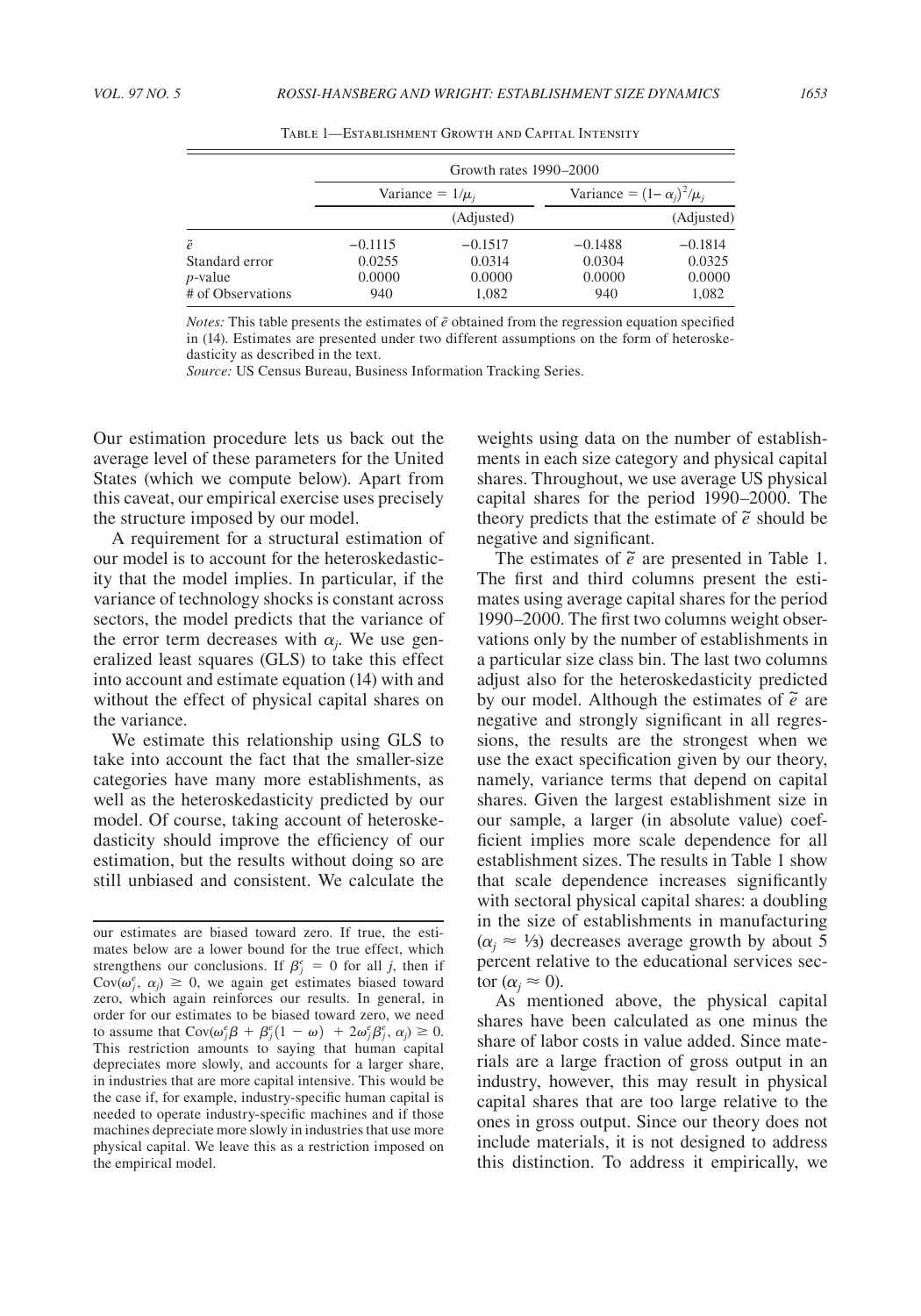also calculated the share of value added plus the share of inputs originating from the same sector using the input-output data provided by the BEA. We then multiplied this share by the original physical capital share to obtain an *adjusted* physical capital share. If all intermediate inputs originated in the same sector, then the original physical capital shares would equal the adjusted physical capital shares. If the rest of the materials used in production are homogeneous, then the adjusted physical capital shares would differ from the original shares, and the adjustment is theoretically exact. In general, even with this adjustment, we are abstracting from the effects of mean reversion in human capital stocks in other industries. The omission of these effects could, however, be expected to bias our coefficients toward zero. Given the statistical significance of our results presented in the second and fourth columns of Table 1, we do not think the omission undermines our empirical strategy.<sup>11</sup> The omission of intermediate inputs from other sectors may account for some of the unexplained variation in growth rates; so may variation across sectors in other parameters of the model, such as the share of raw labor, the variance of productivity shocks, or the depreciation parameters.

Shocks, or the depreciation parameters.<br>Our estimation of  $\tilde{b}$  and  $\tilde{e}$  assumes that both  $\beta_j$  and  $\omega_j$  are constant, or independent of  $\alpha_j$ , across sectors. (Call the average or constant values  $\beta$  and  $\omega$ , respectively.) We can then use the estimates presented in Table 1, together with the estimates of  $\tilde{b}$  and equation (11), to infer the estimates of  $\tilde{b}$  and equation (11), to infer values for  $\beta$  and  $\omega$ . The estimates of  $\ddot{b}$  for the exercises in the first two columns of Table 1 are  $-0.146$  (s.e. 0.009) and  $-0.154$  (s.e. 0.008). When we use the capital share in the weights in the third and fourth columns, they become  $-0.134$  (s.e. 0.011) and  $-0.145$  (s.e. 0.008). These values imply a share of industry-specific human capital in labor services between 0.432 and 0.556 (where  $\beta = 1/(1 + \tilde{b}/\tilde{e})$ ). That is, the model and the estimation above imply that the share of labor services related to industryspecific human capital is roughly half. Thus, as we have argued, the share of industry-specific human capital consistent with the scale dependence in establishment dynamics is very significant. Other forms of human capital that are not industry-specific (those associated with individuals rather than industries) are, of course, not included in this share. Our estimates also imply an average share of investment in human capital production  $(1 - \omega = \tilde{e}/\beta)$  between 0.258 and 0.326. This investment share depends on the period over which we calculate growth rates, which in this case is ten years.

The last ten years have witnessed a substantial decline in employment among large manufacturing establishments. A potential concern is that this phenomenon may be driving the largerscale dependence observed in physical capital– intensive manufacturing sectors. To address this concern, we replicate the previous exercise for manufacturing and nonmanufacturing sectors separately. The results presented in Table 2 show that this phenomenon is not driving the results in Table 1. The point estimates for nonmanufacturing are close to those for the whole economy and are strongly significant. For manufacturing, the estimates are much less precise, reflecting the smaller variation in physical capital shares among these sectors. This was precisely our justification for using all sectors in the economy.

*Net Exit Rates.—*Our mechanism, which emphasizes mean reversion in stocks of specific factors, when combined with an assumption on the level of the elasticity of substitution, also implies that net exit rates should decline with establishment size. Furthermore, the rate of decline should increase with physical capital shares.12 Using BITS data for US sectors in 1995–1996, we run the following regression:

(15) 
$$
\ln (1 + NER_j) = \breve{a}_j + \breve{b} \ln n_j
$$
  
  $+ \breve{e} \alpha_j \ln n_j + \breve{e}_{ij},$ 

where  $NER_j$  denotes the net exit rate in sector  $j$ 

<sup>&</sup>lt;sup>11</sup> Adjusting the physical capital shares increases the number of sectors in our sample with physical capital shares below one-half from 44 to 52.

 $12$  Orr (1974), Gorecki (1976), Hause and Du Rietz (1984), and MacDonald (1986) find that firm, not establishment, exit rates are negatively related to measures of physical capital intensity by industry. Given that these studies do not distinguish among firms with different sizes, the negative relationship may be the result of the dependence predicted by our theory. This would be the case if firms in physical capital–intensive sectors are larger on average.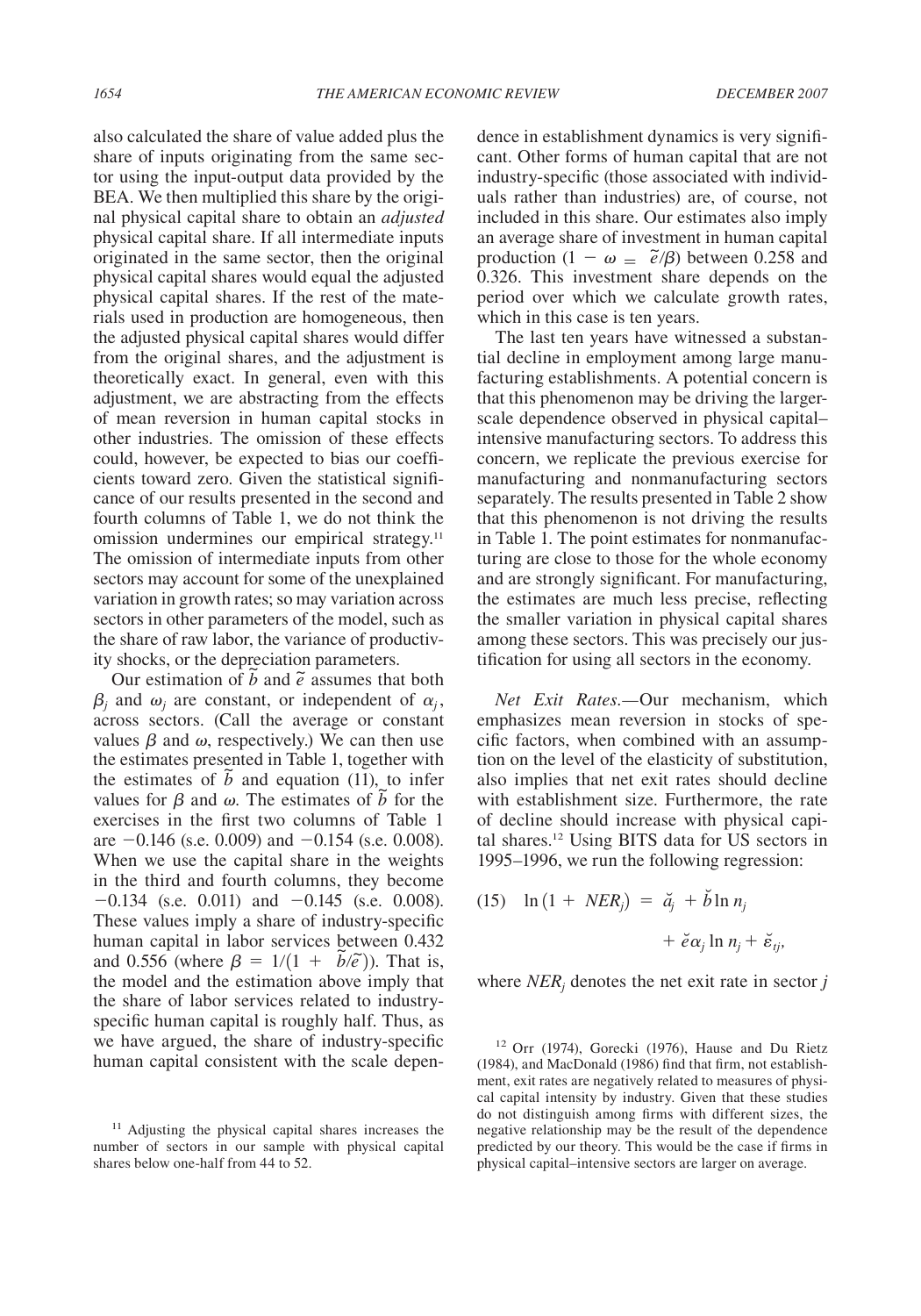|                   | Growth rates, 1990-2000<br>Variance = $1/\mu_i$ |            |                  |            |  |
|-------------------|-------------------------------------------------|------------|------------------|------------|--|
|                   |                                                 |            |                  |            |  |
|                   | Manufacturing                                   |            | Nonmanufacturing |            |  |
|                   |                                                 | (Adjusted) |                  | (Adjusted) |  |
| ē.                | $-0.0524$                                       | $-0.0485$  | $-0.1159$        | $-0.1619$  |  |
| Standard error    | 0.0981                                          | 0.1213     | 0.0265           | 0.0329     |  |
| <i>p</i> -value   | 0.5930                                          | 0.6900     | 0.0000           | 0.0000     |  |
|                   | Growth rates 1990-2000                          |            |                  |            |  |
|                   | Variance = $(1 - \alpha_i)^2 / \mu_i$           |            |                  |            |  |
|                   | Manufacturing                                   |            | Nonmanufacturing |            |  |
|                   |                                                 | (Adjusted) |                  | (Adjusted) |  |
| ē.                | $-0.0876$                                       | $-0.0720$  | $-0.1556$        | $-0.1922$  |  |
| Standard error    | 0.0972                                          | 0.1295     | 0.0322           | 0.0342     |  |
| <i>p</i> -value   | 0.3680                                          | 0.5780     | 0.0000           | 0.0000     |  |
| # of Observations | 940                                             | 1,082      | 940              | 1,082      |  |

Table 2—Establishment Growth and Capital Intensity in Manufacturing and Nonmanufacturing Sectors

*Note:* This table presents the estimates of  $\tilde{e}$  obtained from the regression equation specified in (14) estimated on the manufacturing and nonmanufacturing sector subsamples. *Source:* US Census Bureau, Business Information Tracking Series.

and size bin  $n_j$ . This amounts to estimating the exponential relationship between net exit rates and sizes implied by the model. The results are presented in Table 3 for net exit rates in 1995–1996.13 The top panel shows the results using GLS, where the weights in the variancecovariance matrix include only the number of establishments.<sup>14</sup> The bottom panel presents results of the same exercise with the weights adjusted to take into account the heteroskedasticity predicted by the theory. Again, we present all results using average capital shares for the period 1990–2000, along with results using adjusted capital shares. We also present the results if we measure establishment size one year before/after exit/entry.

The results are consistent with our theory: all the estimates are negative and significant. The results are also economically significant. As shown in Table 3, a doubling of establishment size decreases net exit rates by around 1 percent ( $\approx -0.0314 \times 0.33$ ) in manufacturing, while net exit rates decline little with size in educational services. The results are still very significant, but smaller in magnitude when we measure size one year before/after entry/exit.

Finally, note that our theory, with logarithmic preferences, implies that the estimates of  $\check{e}$ should be identical to the estimates of  $\tilde{e}$  for conditional growth rates, as presented earlier (Table 1), once we correct for the fact that the share of investment in human capital accumulation  $(1 - \omega)$  should be smaller for one year (as for net exit rates) than for ten years (as for growth rates). We can use one-year growth rates in 1990 and net exit rates in 1993–1994 (using size also in 1993–1994) and estimate the two equations jointly, restricting the parameters to be the same. (The difference in years is due to data limitations.) Now, we get estimates for  $\tilde{e} = \tilde{e}$ of  $-0.0507$  (s.e. 0.006), with unadjusted capital shares, and  $-0.0418$  (s.e. 0.007) with adjusted capital shares. If we take into account the heteroskedasticity implied by the model, we get  $-0.0496$  (s.e. 0.007) and  $-0.0372$  (s.e. 0.008), respectively. Hence, restricting the parameters

<sup>&</sup>lt;sup>13</sup> The results are very similar if we use net exit rates in 1993–1994.<br><sup>14</sup> The measure of size we use is given by  $\mu_j = ((\mu_{j_{y_1}} +$ 

 $(\mu_{jy_2})/2)^2/(\mu_{jy_1}+E_{jy_1})$ , where  $\mu_{jy_2}$  is the number of establishments in year  $y_i$  of a given size indexed by *j*, and  $E_{jy_1}$  is the number of establishments that entered in  $y_2$  of a given size *j*. The reason we use this measure is that, in contrast with the growth rate regressions, we should not just use the number of surviving firms, but rather the sum of all firms alive before exit and after entry.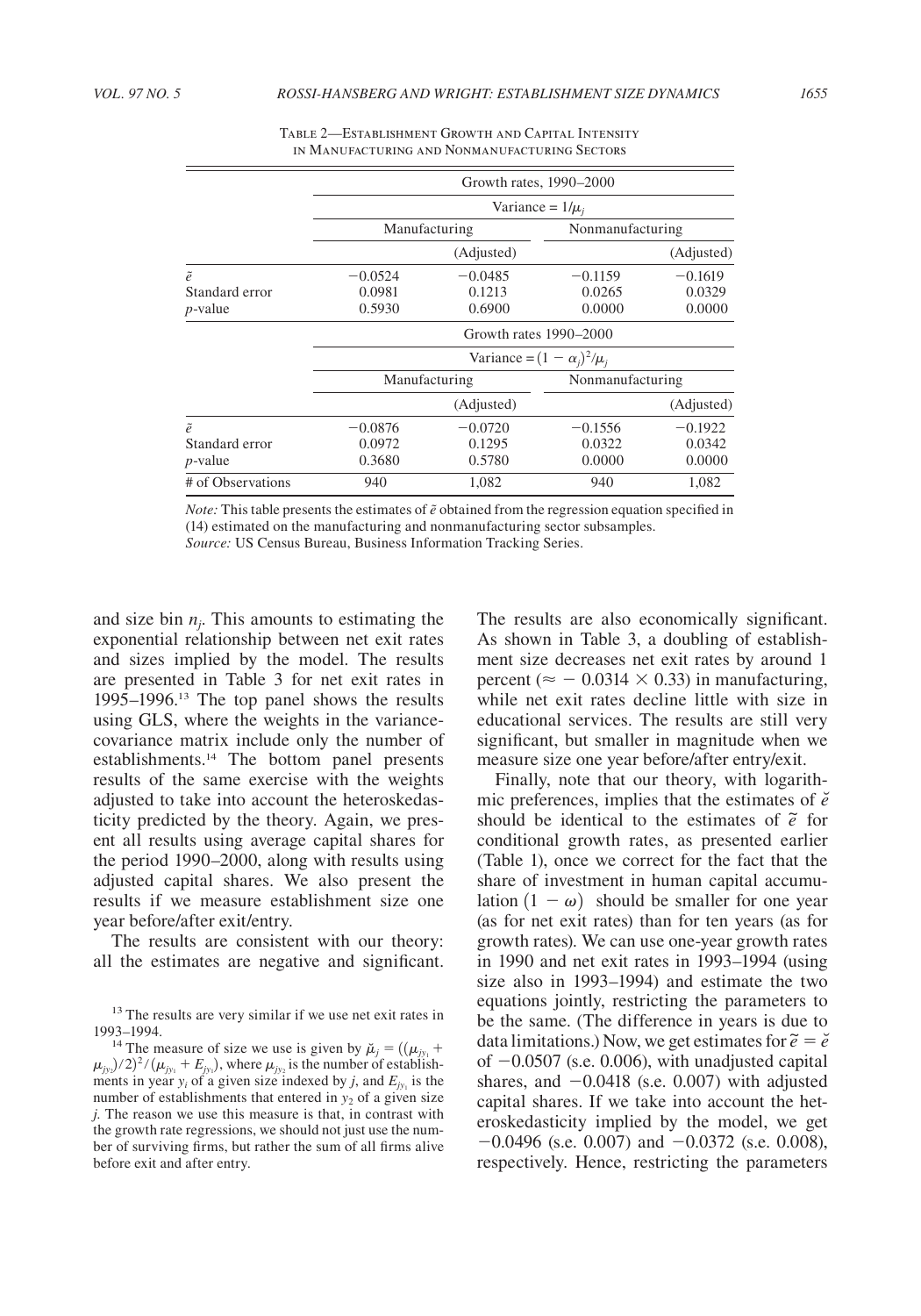|                   | Net exit rate, 1995-1996                     | $Exit96 - Entry95$<br>$(\text{\# Establishments96 + \# Establishments95})/2$ , |           |                   |  |
|-------------------|----------------------------------------------|--------------------------------------------------------------------------------|-----------|-------------------|--|
|                   | Variance = $1/\mu_i$                         |                                                                                |           |                   |  |
|                   |                                              | Size in 1995–1996                                                              |           | Size in 1994–1997 |  |
|                   |                                              | (Adjusted)                                                                     |           | (Adjusted)        |  |
| ĕ                 | $-0.0314$                                    | $-0.0331$                                                                      | $-0.0172$ | $-0.0186$         |  |
| Standard error    | 0.0029                                       | 0.0034                                                                         | 0.0024    | 0.0028            |  |
| $p$ -value        | 0.0000                                       | 0.0000                                                                         | 0.0000    | 0.0000            |  |
|                   | Weights = $(1 - \alpha_i)^2 / \tilde{\mu}_i$ |                                                                                |           |                   |  |
|                   |                                              | Size in 1995–1996                                                              |           | Size in 1994–1997 |  |
|                   |                                              | (Adjusted)                                                                     |           | (Adjusted)        |  |
| $\breve{\rho}$    | $-0.0324$                                    | $-0.0280$                                                                      | $-0.0164$ | $-0.0151$         |  |
| Standard error    | 0.0036                                       | 0.0036                                                                         | 0.0029    | 0.0030            |  |
| $p$ -value        | 0.0000                                       | 0.0000                                                                         | 0.0000    | 0.0000            |  |
| # of Observations | 1.733                                        | 2.029                                                                          | 1.721     | 2.012             |  |

Table 3—Net Exit Rates and Capital Industry

*Notes:* This table presents the estimates of  $\check{e}$  obtained from the regression equation specified in (15). Estimates are presented under two different assumptions on the form of heteroskedasticity as described in the text.

*Source:* US Census Bureau, Business Information Tracking Series.

to be the same yields results that are very much in line with the results in Table 3. This confirms yet another of the theory's predictions: that the amount of scale dependence in both growth and net exit rates should be similar within a given sector.

*Size Distributions.—*We now turn to the implications of our theory for the size distribution of establishments. As we have argued above, within a sector, the variance of growth rates and net exit rates, and therefore establishment sizes, should be smaller the larger the sector's physical capital share, given a common volatility of shocks across sectors.15 In fact, in some exercises above, we have used this prediction to calculate efficient estimates of the variation of scale dependence with physical capital shares. It is natural, therefore, to look directly at the relationship between the standard deviation of establishment sizes and physical capital shares across sectors. In Figure 4, we plot the standard deviation of establishment sizes against adjusted

physical capital shares for the years 1990 and 2000, together with fitted lines for both years. As the theory predicts, the relationship between the standard deviation and the adjusted physical capital shares is negative. It is also similar for both years.16

In Section ID, we also examined an alternate measure of the amount of dispersion in establishment sizes based on the thinness of the tails of the size distribution of establishments. This measure has the advantage of being less sensitive to the size of the largest establishments in the sample, which is particularly important for sectors in which the size distribution is well approximated by a Pareto distribution for which second moments are not defined. To compare thinness of tails, we use data from SUSB to calculate the share of establishments in sector *j*  with employment larger than  $n_j$ , denoted by  $P_j$ . If the distribution of establishment sizes is Pareto

<sup>&</sup>lt;sup>15</sup> We do not have evidence that suggests that the volatility of productivity shocks is common across sectors. Differences in the underlying distribution of productivity shocks may result in difference in the standard deviation of establishment sizes not explained by our mechanism.

<sup>&</sup>lt;sup>16</sup> The fitted lines are calculated by running an OLS regression of the standard deviation of establishment sizes by sector against capital shares. The estimated coefficient is significant at the 1 percent level. Even if we eliminate some of the industries that seem to be outliers in Figure 4 (excluding from the regression the five industries with lowest capital shares and the five industries with highest capital shares), the estimated coefficient remains significant at the 1 percent level.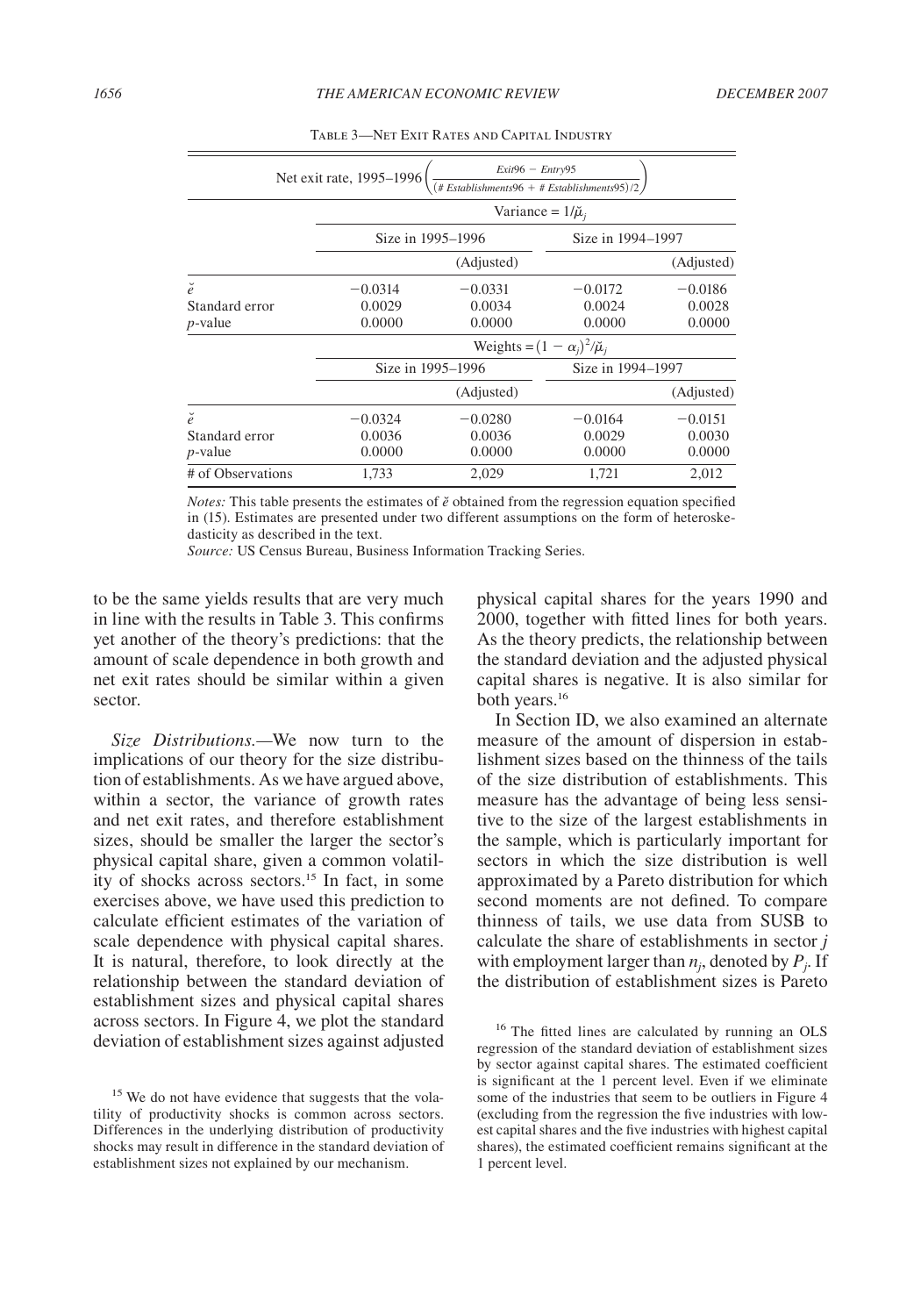

Figure 4. Standard Deviation of Establishment Sizes and Capital Shares, 1990 and 2000



*Source:* US Census Bureau, Statistics of US Businesses.

with coefficient one, or growth rates are scale independent, then the relationship between  $\ln P_i$ and  $\ln n_j$  should be linear with slope minus one. If growth rates depend negatively on scale, then the tails of the distribution are thinner than the tails of a Pareto with coefficient one, and the relationship is concave. Our theory states that the degree of concavity should be positively related to physical capital shares (Proposition 7).

 A first look at the data confirms that prediction. In Figure 5, we plot  $\ln P_j$  and  $n_j$  for the manufacturing and educational services sectors. This representation of the size distribution emphasizes the degree of concavity and makes differences between the two distributions particularly clear. The distribution of establishment sizes in the educational sector has more mass for very small and large establishments and less mass for intermediate establishments than the distribution in the manufacturing sector. This is particularly clear for small establishments. The figure also compares these distributions with the Pareto distribution with coefficient one (which corresponds to a straight line with slope  $-1$  in Figure 5). The Pareto distribution with coefficient one has even more mass at the tails and



Figure 5. Distribution of Establishment Sizes by Sector, 2000

*Notes:* The figure presents the probability that establishments in the educational services and manufacturing sectors are larger than a particular size against that size in 2000. It also presents the same probability for a Pareto density with coefficient one. The data on the number of establishments are aggregated into 43 bins.

*Source:* US Census Bureau, Statistics of US Businesses.

less at the center, consistent with Proposition 7 as long as  $\beta_j$ ,  $\omega_j$ ,  $(1 - \alpha_j) > 0$ . Both sectors have thinner tails than the Pareto, but as the theory predicts, the difference is larger for the manufacturing sector. Moreover, the differences between these distributions are economically large: in order to transform the size distribution of the manufacturing sector to that of the educational services sector, about 20 percent of the labor force that currently works in mediumsized manufacturing establishments would need to be reallocated to establishments with fewer than 50 or more than 1,000 employees.

In order to test the relationship between physical capital shares and the size distribution of establishments *for all sectors*, we use our new dataset on the size distributions of establishments for 1990 and 2000. We estimate the following regression:

(16) 
$$
\ln P_j = \hat{a}_j + \hat{b}_j \ln n_j + \hat{d} \ (\ln n_j)^2 + \hat{e}_{\alpha_j} \ (\ln n_j)^2 + \hat{e}_j,
$$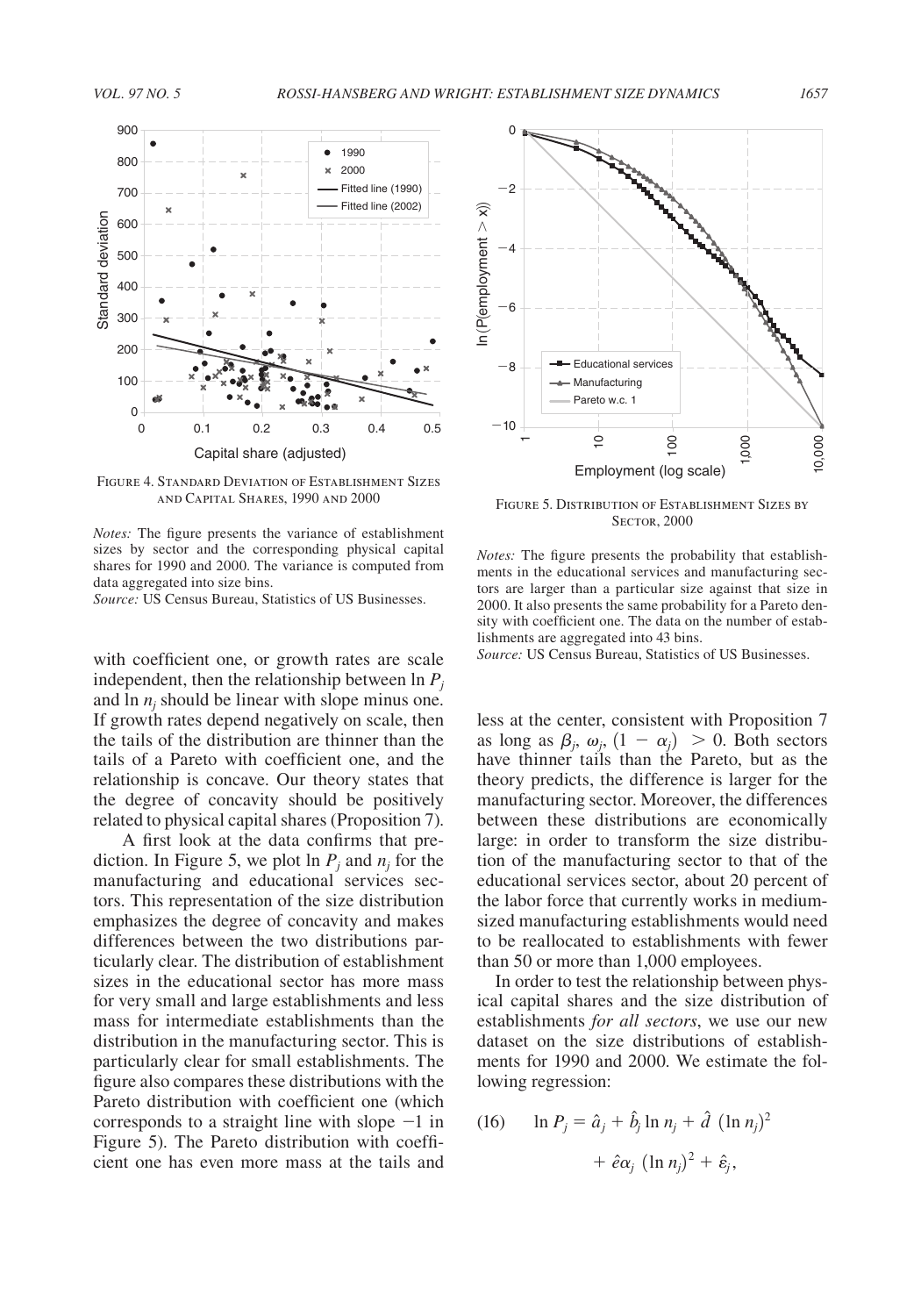| Size distribution            | 1990             |                  | 2000             |                  |
|------------------------------|------------------|------------------|------------------|------------------|
|                              |                  | (Adjusted)       |                  | (Adjusted)       |
| ê                            | $-0.1015$        | $-0.0402$        | $-0.0730$        | $-0.1309$        |
| Standard error<br>$p$ -value | 0.0152<br>0.0000 | 0.0145<br>0.0060 | 0.0167<br>0.0000 | 0.0163<br>0.0000 |
| # of Observations            | 1,864            | 2,182            | 1,486            | 1.799            |

Table 4—Size Distributions and Capital Intensity

*Note:* This table presents the estimates of  $\hat{e}$  obtained from the regression equation specified in (16).

*Source:* US Census Bureau, Statistics of US Businesses.

where  $\hat{a}_j$  and  $\hat{b}_j$  are industry-specific coefficients. This amounts to fitting a second-order equation and constraining the quadratic term to vary linearly with the physical capital share. The model now predicts that  $\hat{e}$  should be negative and significant.<sup>17</sup> The results are presented in Table 4, which shows that the estimate of  $\hat{e}$ for both 1990 and 2000 is negative and strongly significant. The physical capital shares used in the regression are those corresponding to 1990 and 2000. The results with the adjusted physical capital shares further confirm the empirical significance of the mechanism in our theory.

#### **III. Conclusion**

In this paper, we have constructed a theory that is consistent with some well-known facts on scale dependence in establishment size dynamics and distributions. The theory emphasizes the role of the accumulation of industry-specific human capital and is robust to institutional and economic differences across sectors. We claim that the ubiquitous presence of these facts has to be the result of a mechanism, like ours, that is general enough to be present in a variety of circumstances. The central role of accumulation of industry-specific human capital in the theory led us to focus on cross-sectoral differences in the importance of human capital, and therefore physical capital, in production, and in particular, physical capital intensity. Increases in the importance of industry-specific physical capital

lead to an increase in the degree of diminishing returns in human capital and, hence, more scale dependence in establishment growth rates, net exit rates, and distributions. We take this prediction to the data and show that it is a surprisingly good description for the cross section of US sectors. Any theory of establishment size dynamics has to confront this new evidence.

Other studies have emphasized various forms of market inefficiencies, such as financial frictions, as explanations of scale dependence. Financial frictions are also often cited as justification for various forms of policy intervention such as subsidies to small business. What we have shown is that, even though these frictions may be important for very small establishments, they are not necessary to explain the degree of scale dependence and its variation across sectors. As a consequence, if policy is to be applied to address these frictions, it is important that it be designed so as not to interfere with the growth and net exit of larger and existing establishments, which are well described by our efficient theory.

Our findings could also help assess differences in the efficiency of resource allocation across countries. Nezih Guner, Gustavo Ventura, and Xu Yi (2005) and Diego Restuccia and Richard Rogerson (2004) have argued that government policies targeted at establishments of specific sizes may explain large cross-country differences in productivity. International evidence on establishments dynamics and the size distribution of establishments, when combined with our efficient benchmark, could shed some light on the empirical significance of such scaledependent policies. Other research (see, for example, the survey by James R. Tybout (2000), and the empirical evidence presented by Leo Sleuwaegen and Micheline Goedhuys (2002))

<sup>&</sup>lt;sup>17</sup> This prediction is the result of Proposition 7. Since Proposition 7 does not provide an explicit expression for the distribution of establishments, we estimate the variation in the thinness of the tails as a function of capital shares using the quadratic equation in the text.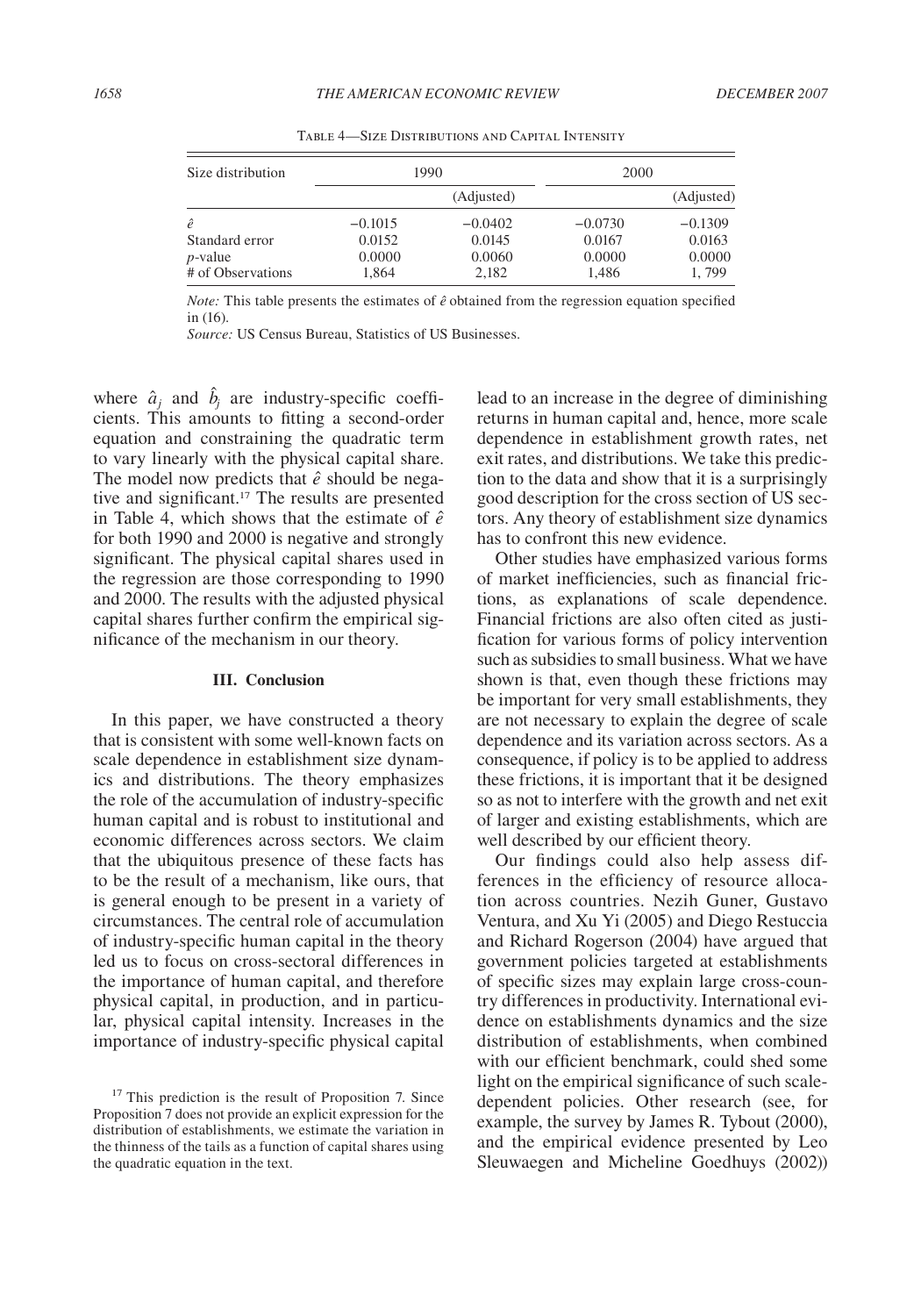has concluded that the thicker tails of the size distribution of establishments in sub-Saharan African countries, relative to that in the United States, are evidence of corruption in these countries; establishments either stay small in order to avoid official notice, or grow until they are large enough to co-opt the system to their own benefit. Our empirical finding that the size distributions in sectors with lower physical capital intensities display thicker tails may strengthen this conclusion, given the greater concentration of the US economy in human capital–intensive sectors.

Finally, by emphasizing the accumulation of specific human capital, our theory makes predictions, as well, for the evolution of the establishment size distribution. The ongoing specialization of developed economies in services will lead to a more dispersed distribution of establishment sizes, where we will see more small and more very large establishments. This argument suggests that we are moving toward an economy in which the dominance of large establishments in some industries, like Walmart stores, will coexist increasingly with large numbers of small establishments in different industries within the same sector, like bakeries or tailors. According to our analysis, this trend is the natural result of the efficient division of an industry's production among establishments.

.

## Appendix A: Robustness of the Mechanism

We have argued that any proposed explanation for the documented patterns in establishment size dynamics and distribution must be robust to the wide variety of differences in institutions and market structures for which these patterns have been observed. Here, we establish that the mechanism described above is preserved as we generalize the model in a number of ways.

*Establishment Costs*.—In the model above, establishments face decreasing returns to scale and a fixed cost denominated in terms of the establishment's output. This combination implies that the output of the establishment is constant, so that establishments reduce employment (and hence size in terms of employment) when the stock of specific human capital grows: reversion to the mean in the stock of specific factors *from above* produces reversion to the mean in establishment sizes *from below*. Changes in the specification of the cost structure can reverse the qualitative relationship between factor supplies and establishment size, but do not change our basic results.

To see this, assume as before that each establishment in industry *j* in period *t* produces output according to equation (6). Now, however, assume that fixed costs depend on the average number of workers,  $\bar{n}_{tj}$ , and are given by  $F_j \bar{n}_{tj}^{\xi_j}$ . We have in mind institutional or organizational costs (for example, dealing with unions or other industry organizations) that depend on the average size of establishments in the industry. Individual establishments do not take into account the effect of their hiring decisions on the fixed costs, so the problem of the establishment is identical to the one presented above. We assume that  $0 \le \xi_j < 1$ , so if  $\xi_j = 0$  we have exactly the same case studied in the text. Taking first-order conditions and allowing for free entry and exit, we find that

$$
(1-\gamma_j)y_{tj}=F_j\bar{n}_{tj}^{\xi_j}.
$$

Now, output changes with the average level of employment in the industry and, since in equilibrium all establishments in an industry are identical, also with the employment level of the establishment. Given this symmetry, equilibrium in factor markets implies that the size of the typical establishment in the industry is given by

$$
n_{tj} = \frac{N_{tj}}{\mu_{tj}} = \left[\frac{(1-\gamma_j)}{F_j}\right]^{1/(\xi_j-\gamma_j)} \left(\frac{N_{tj}}{K_{tj}}\right)^{\alpha_j \gamma_j/(\gamma_j-\xi_j)} \left(\frac{N_{tj}}{H_{tj}}\right)^{\beta_j (1-\alpha_j)\gamma_j/(\gamma_j-\xi_j)}
$$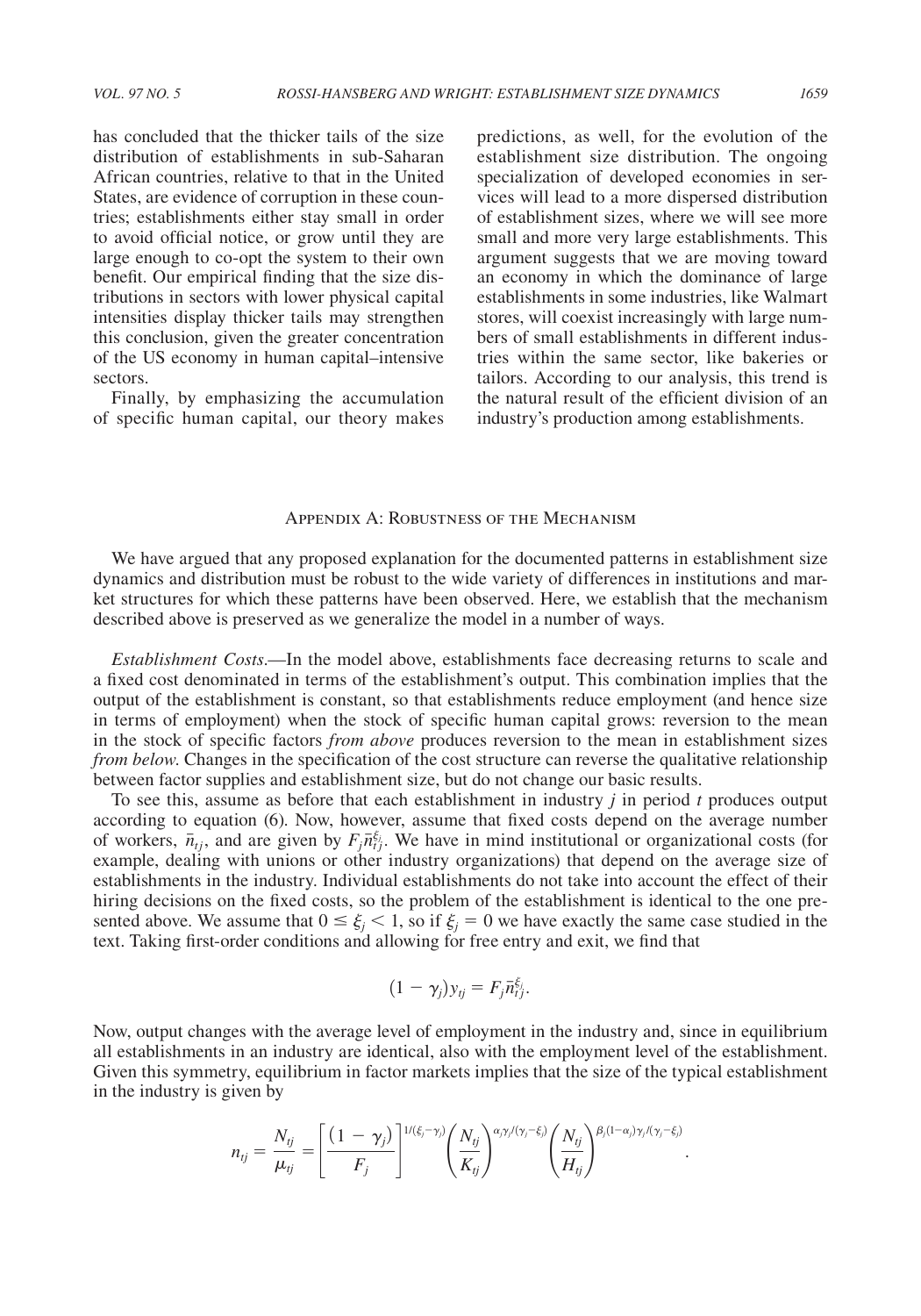This equation is analogous to one derived before, with the difference that both employment *and* output respond to changes in factor supplies.18 Moreover, the *direction* of the change can differ: if  $\xi_j > \gamma_j$ , increases in the stock of industry-specific physical and human capital lead to *increases* in the size of the establishment. As long as the size of an establishment responds monotonically to the stock of human capital, mean reversion in factor supplies will drive mean reversion in establishment sizes, and the main properties for establishment growth and exit rates, and the size distribution, are preserved. The direction of this response is not important: when  $\xi_j > \gamma_j$ , reversion to the mean in the stock of specific factors *from above* produces reversion to the mean in establishment sizes *from above*.

*Within-Industry Establishment Heterogeneity*.—In our theory above, we have abstracted from heterogeneity among establishments *within* an industry in order to focus attention on heterogeneity *across* industries. Yet, differences in establishment sizes exist even within narrowly defined industries. Now we show how such heterogeneity can be added without introducing selection effects or changing the key empirical implications of our theory.

Suppose that after having decided to produce in a period and paying the fixed cost *F*, each establishment  $i \in [0,\mu]$  observes an establishment-specific productivity shock  $z_i$ , where we suppress time and industry subscripts. This shock is assumed to be i.i.d. over time, establishments, and industries within a sector. After observing this shock, establishment  $i$  hires labor  $n_i$  and industry-j-specific physical capital  $k_i$  and human capital  $h_i$  to produce output according to

$$
y_i = z_i \left( k_i^{\alpha} \left[ h_i^{\beta} n_i^{1-\beta} \right]^{1-\alpha} \right)^{\gamma}.
$$

It is straightforward to show that, in equilibrium, the relative levels of output and factors across establishments in an industry are given by

$$
\frac{y_i}{y_j} = \frac{k_i}{k_j} = \frac{h_i}{h_j} = \frac{n_i}{n_j} = \left(\frac{z_i}{z_j}\right)^{1/(1-\gamma)},
$$

so that establishments with a larger shock use more of both inputs and produce more output. This leads to an industry-level production function that has exactly the same form as for the original problem. Consequently, the choices of  $N$  and  $\mu$ , as well as investment in both types of capital, are analogous, and the implications for the *average* growth and net exit rates of establishments in that industry, or the *average* size distribution of establishments, are unchanged. Establishment-specific shocks will increase the amount of mean reversion within all sectors, but the relationship with factor intensities across sectors is maintained as long as the distribution of shocks within a sector is independent of factor intensities.

In more general models of within-industry heterogeneity, there will be an active selection mechanism, and this will lead to a survivorship bias as establishments with low productivity realizations exit. In such models, the estimated *level* of scale dependence will be affected by this bias. However, as long as this bias is not related to factor intensities, it will not affect *differences* in the degree of scale dependence across sectors. Under other plausible assumptions, for example if establishments in capital-intensive sectors are less likely to exit in response to a negative shock because of large setup costs, then the survivorship bias will be smaller for capital-intensive sectors and our empirical results are strengthened.

*Learning-by-Doing Externalities*.—So far we have assumed that human capital accumulation requires some industry-specific inputs. The dependence on industry-specific inputs is important for

<sup>&</sup>lt;sup>18</sup> Notice that because the fixed costs entail an external cost, the equilibrium will not be Pareto optimal. However, a pseudosocial planner problem can be set up that yields the same aggregate implications as the problem discussed in Section I.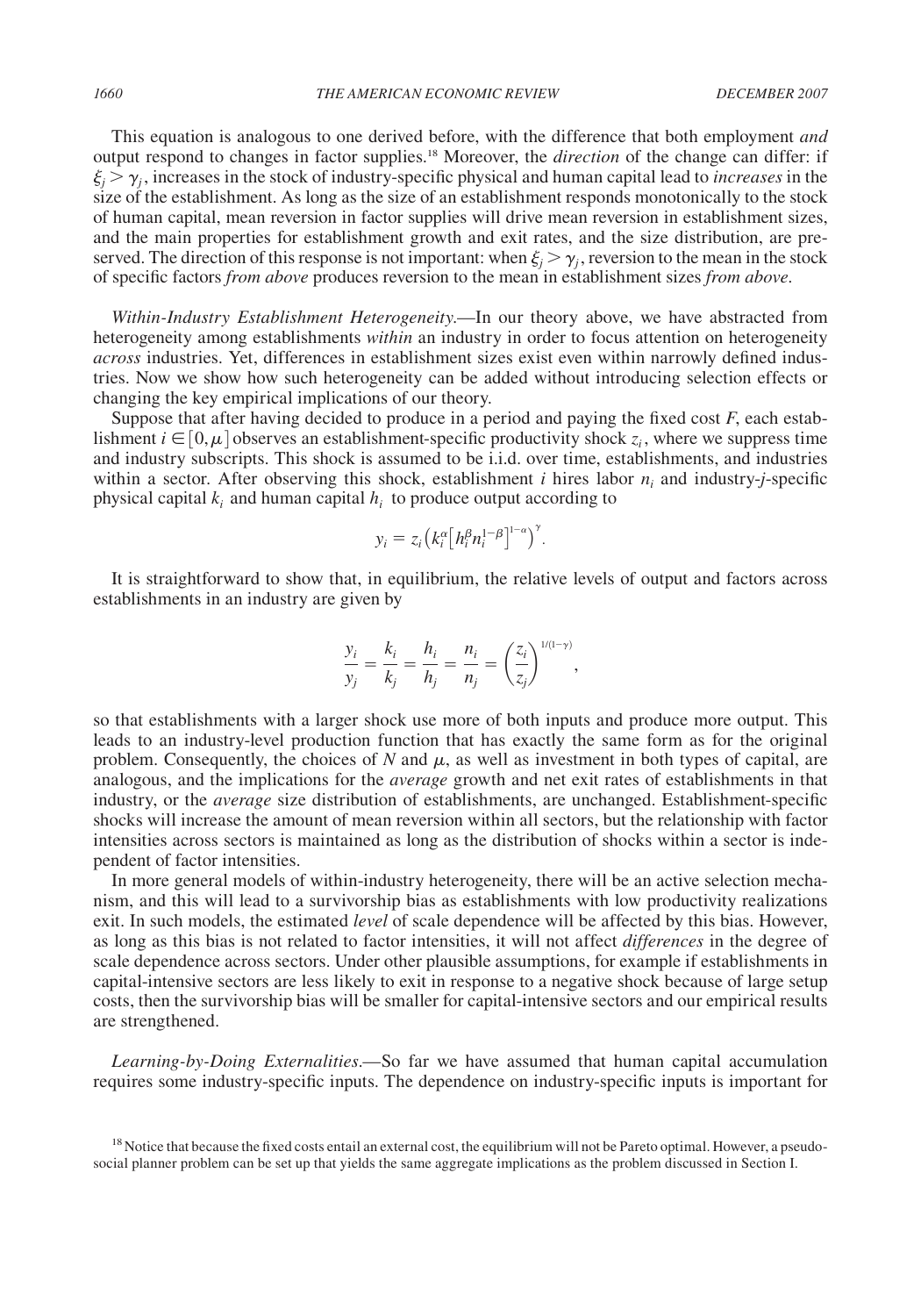our model; it allows human capital accumulation to vary with industry output and is the primary source of mean reversion at the industry level. The inputs to learning are purchased by consumers, and the resulting level of human capital is rented out by consumers, so that there is no externality. An alternative assumption that has similar effects is the assumption that human capital is accumulated from *learning-by-doing externalities,* so that

$$
H_{t+1j} = A_{t+1j} H_{tj}^{\omega_j} Y_{tj}^{1-\omega_j}.
$$

Thus, the larger is output in the industry, the larger is human capital accumulation. Importantly, this involves no resource cost to the economy. Suppose that production occurs according to

$$
Y_{ij} + F_j \mu_{ij} = [K_{ij}^{\alpha_j} (H_{ij} N_{ij})^{1-\alpha_j}]^{\gamma_j} \mu_{ij}^{1-\gamma_j},
$$

so that human capital operates exactly like labor-augmenting technological progress.

With this change, we can no longer use the social planners problem to solve for equilibrium allocations in this model, but we can use a pseudo-planner's problem. Similar reasoning then produces an expression for the normalized rate of growth of an establishment given by

$$
\ln n_{t+1} - \ln n_t = n^C - \alpha_j (1 - \omega_j) \ln n_t - (1 - \alpha_j) \ln A_{t+1},
$$

where  $n<sup>C</sup>$  again denotes a constant specific to this formulation. If there is no learning by doing, or  $\omega_i = 1$ , then there is no mean reversion in human capital stocks, and establishment growth rates satisfy Gibrat's law. As before, increases in the capital intensity of an industry increase the rate of mean reversion in establishment sizes.

This extension emphasizes that what matters for our results on mean reversion is not industryspecific human capital *per se*, but rather the sensitivity of current production decisions to past output in the industry. This is important in light of recent research by Kambourov and Manovskii (2005), who find little evidence in individual earnings data for the existence of industry-specific human capital.19 However, their result is consistent with industry-specific learning-by-doing externalities in which individual workers do not appropriate the returns to industry-specific human capital.

*Monopolistic Competition*.—The theory in the text uses a competitive model of establishments to derive conclusions on the growth, exit, and size distribution of establishments. Now we demonstrate that our conclusions are not sensitive to this specification for the organization of production in establishments by deriving similar conclusions from a Dixit-Stiglitz monopolistic competition model with a taste for variety in which we identify an establishment with each variety. In this model, substitution for varieties in the same industry limits demand for a particular variety in an industry and thus determines the size of the establishment. The industry expands and contracts through variation in the number of establishments.

We assume that each industry consists of a continuum of potential varieties, which we index by  $\bar{\varpi}$ . Output of each variety  $D_{ij}^{\varpi}$  is combined by the household using a constant elasticity of substitution production function with parameter  $\sigma_j$  > 1 to produce a composite industry good that is used for investment in human capital and as an input to production of a final good. The problem of a consumer is to purchase goods and accumulate industry-specific capitals to maximize lifetime utility:

$$
\max_{D_{ij}^{\sigma}, N_{ij}, C_{ij}, X_{ij}} (1 - \delta) E_0 \bigg[ \sum_{t=0}^{\infty} \delta^t N_t \ln \bigg( \frac{C_t}{N_t} \bigg) \bigg]
$$

*Ct*

<sup>19</sup> Our model makes no distinction between workers within an industry, and so cannot distinguish between industryspecific human capital and the occupation-specific human capital emphasized by Kambourov and Manovskii (2005).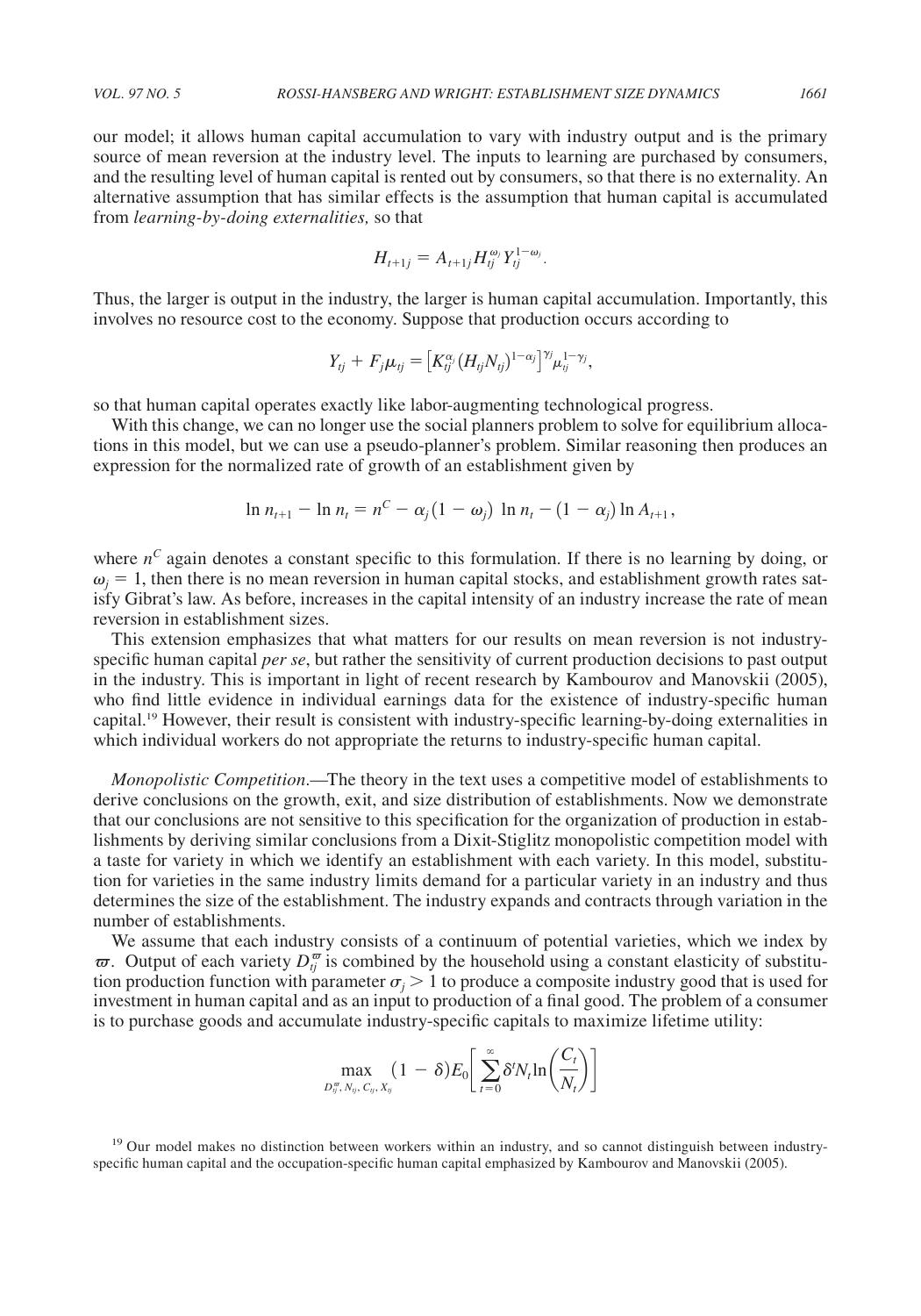subject to

$$
E_0\left[\sum_{t=0}^{\infty}\sum_{j=1}^{J}\int\limits_{0\leq\varpi\leq\Omega_{ij}}p_{ij\varpi}D_{ij\varpi}d\varpi\right] \leq E_0\left[\sum_{t=0}^{\infty}\sum_{j=1}^{J}r_{ij}K_{ij} + s_{ij}H_{ij} + w_{ij}N_{ij}\right],
$$
  

$$
K_{t+1j} = K_{ij}^{\lambda_j}X_t^{1-\lambda_j}, \qquad H_{t+1} = A_{t+1j}H_{ij}^{\omega_j}I_{ij}^{1-\omega_j},
$$
  

$$
Q_{ij} + I_{ij} \equiv E_{ij} \leq \left\{\int_{0\leq\varpi\leq\Omega_{ij}}(D_{ij\varpi})^{(\sigma_j-1)/\sigma_j}d\varpi\right\}^{\sigma_j/(\sigma_j-1)},
$$
  

$$
C_t + X_t = \prod_{j=1}^{J}(Q_{ij})^{\theta_j}, \qquad \sum_{j=1}^{J} N_{ij} \leq N_t,
$$

for all *t* and all *j*, where  $E_{ti}$  is total demand for the final good from industry *j*,  $p_{ti\varpi}$  is the price of variety  $\varpi$ , and  $Q_{ij}$  is the amount of the final good in industry *j* used to produce consumption and physical capital investment in combination with the goods in other industries. The consumer takes as given the prices of intermediate inputs and factors, as well as the range of varieties of goods available.

An establishment produces a variety  $\varpi$  using a constant returns-to-scale Cobb-Douglas technology  $y_{\varpi} = k_{\varpi}^{\alpha} [h_{\varpi}^{\beta} n_{\varpi}^{1-\beta}]^{1-\alpha}$ . Profit maximization combined with free entry yields industry output given by

$$
Y = \frac{\sigma - 1}{\sigma} K^{\alpha} H^{\beta(1-\alpha)} N^{(1-\beta)(1-\alpha)}.
$$

This function has constant returns to scale, with TFP given by a function of the elasticity of substitution. The size of establishments in terms of employees is

$$
n_{\varpi} = F\sigma \left(\frac{N}{K}\right)^{\alpha} \left(\frac{N}{H}\right)^{\beta(1-\alpha)}
$$

,

which is a similar expression to the one derived for a perfect competition version of the theory. As a result, this model has identical implications for establishment dynamics and the size distribution.

All that remains to calculate the dynamics of establishment sizes is to solve for the accumulation decisions of agents. The log-linearity of the model implies that the equilibrium allocations can be obtained as the solution of a pseudo-planner's problem identical to the planner's problem in the text, except that the resource constraint is now

$$
C_t+X_t\leq \prod_{j=1}^J\bigg(\frac{\sigma_j-1}{\sigma_j}K_{ij}^{\alpha}H_{ij}^{\beta(1-\alpha)}N_{ij}^{(1-\beta)(1-\alpha)}-I_{ij}\bigg)^{\theta j},
$$

for all *t* and *j* (see chapter 18 of Nancy L. Stokey, Lucas, and Edward C. Prescott 1989). The result is a process for the evolution of establishment sizes that parallels the evolution of establishment sizes in the model with perfect competition.

## Appendix B: Proofs

PROOF OF PROPOSITION 3:

See Rossi-Hansberg and Wright (2007) Proposition 3.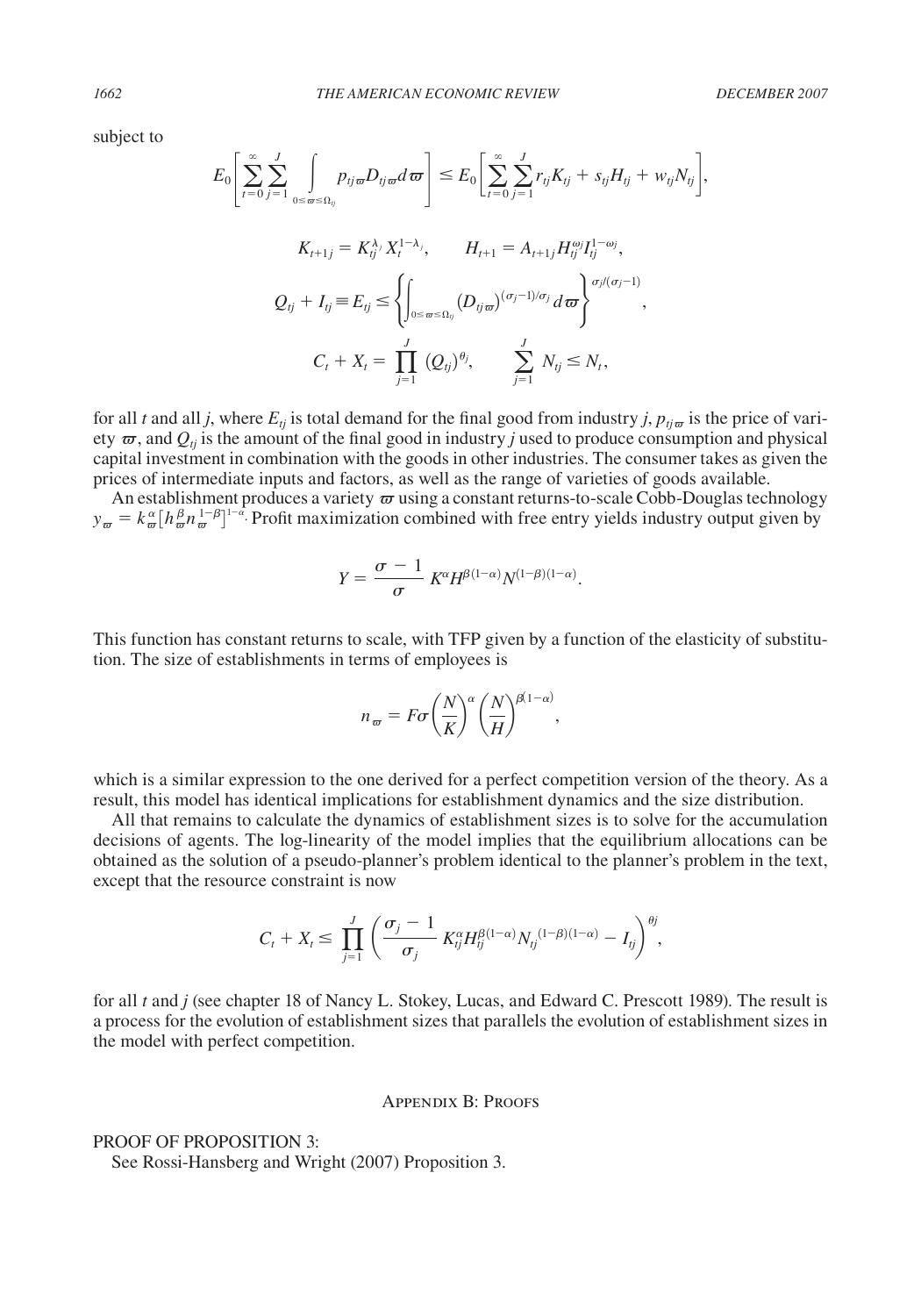## PROOF OF PROPOSITION 4:

As shown in the text, if we detrend the growth rate of surviving establishments, then the invariant distribution of representative or average establishment sizes, in logs, is normal with mean  $M_j$  and variance as in (12). If we let  $y = \ln n$ , then the distribution of actual establishment sizes has to be weighted by  $N_j/e^{\gamma}$ . If we normalize the distribution to be a probability distribution, we obtain the pdf of the size distribution

$$
\frac{1}{S\sqrt{2\pi}}e^{-[y-(M_j-S^2)]^2/2S^2},
$$

which means that the actual size distribution of establishments is also lognormal with mean  $\exp\left(M_j - S^2/2\right)$  and variance

$$
e^{2M_j+S_j^2}(e^{S_j^2}-1).
$$

That the variance is decreasing in  $\alpha_j$  follows from the fact that both the mean and variance of representative establishment sizes are decreasing in  $\alpha_j$ .

#### PROOF OF PROPOSITION 5:

The proof is independent for each sector, so we drop *j* from the notation. The size of an establishment in period  $t + 1$  is given by

$$
\ln n_{t+1} = g(n_t, A_{t+1}) \equiv -\ln A_{t+1} + 1 - (1 - \omega_j)[(1 - \beta_j(1 - \alpha_j))] \ln n_t,
$$

where we have assumed that the population size is fixed. (Alternatively, we could work with variations from trend.) This lies in the compact set LN defined in the text. Let  $\mu$  be the probability measure over *A.* Then, the probability of a transition from a point *n* to a set *S* is given by

$$
Q(n, S) = \mu(A : g(n, A) \in S).
$$

For any function  $f: LN \to \mathbb{R}$ , define the operator *T* by

$$
(Tf)(n) = \int_{LN} f(n')Q(n, dn') = \int_{\Delta}^{\bar{A}} f(g(n, A)) d\mu(A).
$$

Define also the operator *T*\* , which maps the probability of being in a set *S* next period given the current distribution, say  $\lambda$ , as

$$
(T^*\lambda) (S) = \int_{LN} Q(n, S) \lambda (dn).
$$

Since the set *LN* is compact, we are able to use Theorem 12.12 in Stokey, Lucas, and Prescott (1989) to prove that a unique invariant distribution exists, if we can show that the transition probability function *Q* satisfies the Feller property, is monotone, and satisfies the mixing condition.

To see that *Q* satisfies the Feller property, note that the function *g* is continuous in ln *n* and ln *A*. Since *g* is continuous and bounded, if *f* is continuous and bounded, then *f*  $(g(\cdot))$  is continuous and bounded, and therefore so is *Tf* . Hence, *T* maps the space of bounded continuous functions into itself,  $T: C(\bar{S}) \to C(\bar{S})$ . To see that *Q* is monotone, we need to prove that if  $f: LN \to \mathbb{R}$  is a nondecreasing function, then so is *Tf*. But this follows from the fact that *g* is nondecreasing in *n*. Hence,  $f(g(n, A))$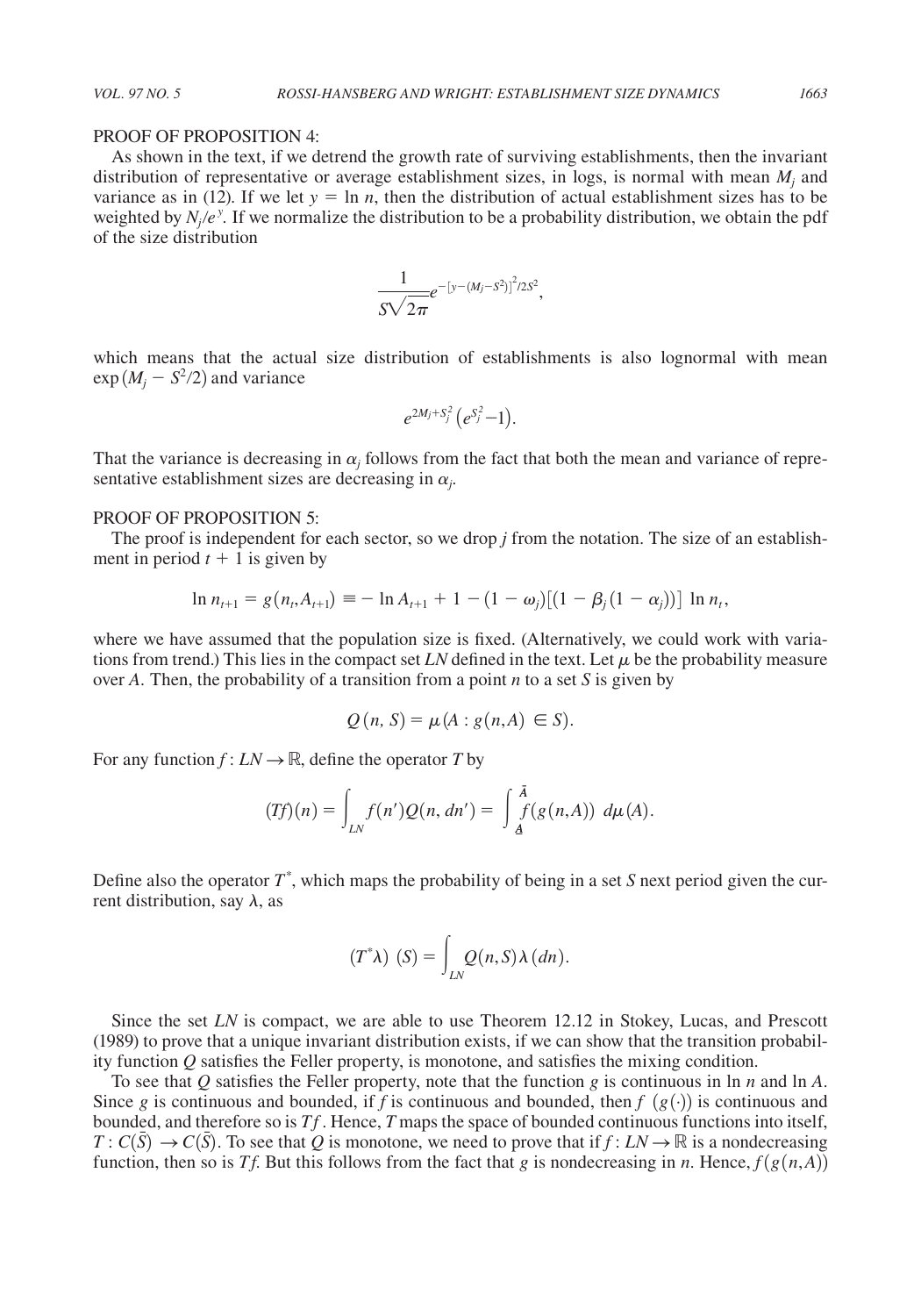is nondecreasing in *n*, and, therefore, so is *Tf*. Finally, to show that *Q* satisfies the mixing condition, we need to show that there exist  $c \in LN$  and  $\eta > 0$  such that

$$
Q\left(\frac{-\ln \overline{A}\beta_j(1-\alpha_j)}{(1-\omega_j)[1-\beta_j(1-\alpha_j)]},\left[c,\frac{-\ln \underline{A}\beta_j(1-\alpha_j)}{(1-\omega_j)[1-\beta_j(1-\alpha_j)]}\right]\right) \geq \eta,
$$

and

$$
Q\left(\frac{-\ln \underline{A}\beta_j(1-\alpha_j)}{(1-\omega_j)[1-\beta_j(1-\alpha_j)]},\left[\frac{-\ln \overline{A}\beta_j(1-\alpha_j)}{(1-\omega_j)[1-\beta_j(1-\alpha_j)]},c\right]\right) \geq \eta.
$$

Now let  $c = 0$ . Since g is continuous and decreasing in A, there exists an A' such that for all  $A \leq$ *A*',  $g(n, A) > 0$ . Then let  $\eta' = 1 - \mu(A')$ . Similarly, there exists an *A*<sup>n</sup> such that for all  $A \leq A''$ ,  $g(n, A)$  < 0. Finally, let  $\eta'' = 1 - \mu(A'')$ . Call the minimum of these probabilities  $\eta$ . Then  $c = 0$  and  $\eta$ guarantee that the mixing condition holds. Theorem 12.12 in Stokey, Lucas, and Prescott (1989) guarantees that a unique invariant distribution exists, and that the iterates of  $T^*$  converge weakly to it.

### PROOF OF PROPOSITION 7:

The first claim is immediate from the discussion in the text. To see the second claim, for each  $\alpha$ denote the unique invariant probability measure of establishment sizes (see Proposition 5) by  $\lambda_{\alpha}$ :  $\mathcal{LN}$  $\rightarrow$  [0, 1], where  $\mathcal{LN}$  denotes the Borel  $\sigma$ -algebra associated with LN, with associated transition function  $Q_{\alpha}$  and operator  $T_{\alpha}^*$ . Since  $\lambda_{\alpha}$  is an invariant distribution,

$$
\lambda_{\alpha}([-\ln \overline{A}, \ln n]) = (T_{\alpha}^{*}\lambda_{\alpha}) ([-\ln \overline{A}, \ln n]) = \int Q_{\alpha}(z, [-\ln \overline{A}, \ln n]) \lambda_{\alpha}(dz)
$$

$$
= \int \mu (A : g_{\alpha}(z, A) \in [-\ln \overline{A}, \ln n]) \lambda_{\alpha}(dz),
$$

where  $g_{\alpha}(z, A)$  denotes the log of the establishment size growth rate. We saw above that

$$
\frac{dg_{\alpha}(z,A)}{d\alpha}<0.
$$

So for *n* small enough, we know that

$$
\lambda_{\alpha k}([-\ln \overline{A}, \ln n]) = \int \mu(A : g_{\alpha_k}(z, A) \in [-\ln \overline{A}, \ln n]) \lambda_{\alpha_k}(dz),
$$
  

$$
> \int \mu(A : g_{\alpha_j}(z, A) \in [-\ln \overline{A}, \ln n]) \lambda_{\alpha_k}(dz),
$$

and, hence,  $\lambda_{\alpha_k}$  is not the invariant distribution for  $\alpha_j$ , and the operator  $T^*_{\alpha_j}$  maps the  $\lambda_{\alpha_k}$  into distributions with thinner left tails. The cases for intermediate and high  $\ln n$  are analogous.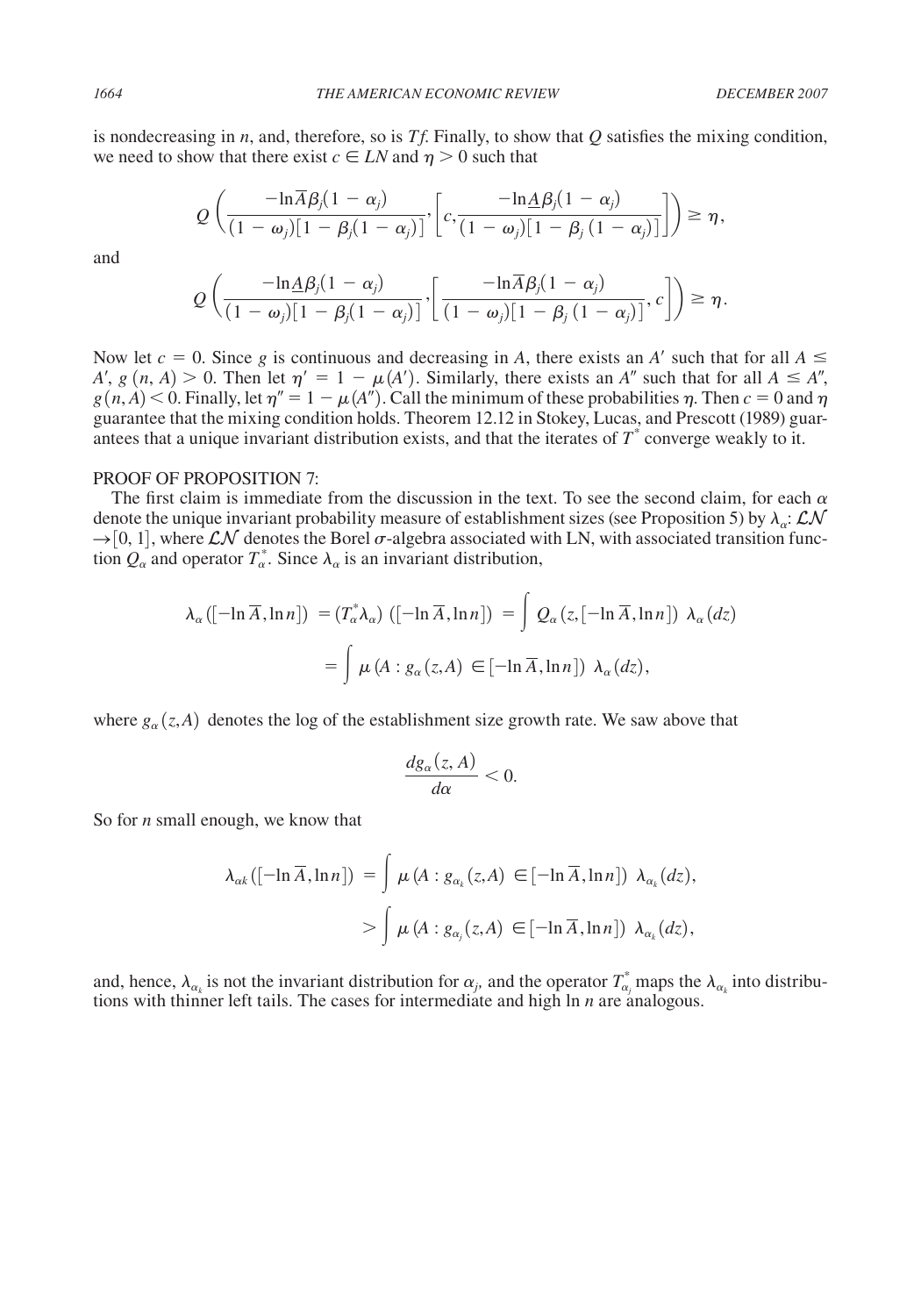## **REFERENCES**

- **Albuquerque, Rui, and Hugo A. Hopenhayn.** 2004. "Optimal Lending Contracts and Firm Dynamics." *Review of Economic Studies,* 71(2): 285–315.
- **Audretsch, David B., Luuk Klomp, Enrico Santarelli, and A. Roy Thurik.** 2004. "Gibrat's Law: Are the Services Different?" *Review of Industrial Organization,* 24(3): 301–24.
	- **Axtell, Robert L.** 2001. "Zipf Distribution of U.S. Firm Sizes." *Science,* 293 (September 7): 1818–20.
- **Cabral, Luís M. B., and José Mata.** 2003. "On the Evolution of the Firm Size Distribution: Facts and Theory." *American Economic Review,* 93(4): 1075–90.
	- **Caves, Richard E.** 1998. "Industrial Organization and New Findings on the Turnover and Mobility of Firms." *Journal of Economic Literature,* 36(4): 1947–82.
	- **Clementi, Gian Luca, and Hugo A. Hopenhayn.** 2006. "A Theory of Financing Constraints and Firm Dynamics." *Quarterly Journal of Economics,* 121(1): 229–65.
	- **Cooley, Thomas F., and Vincenzo Quadrini.** 2001. "Financial Markets and Firm Dynamics." *American Economic Review,* 91(5): 1286–1310.
	- **Davis, Steven J., and John Haltiwanger.** 1999. "Gross Job Flows." In *Handbook of Labor Economics*, *Vol. 38,* ed. Orley Ashenfelter and David Card, 2711–2805. Amsterdam: Elsevier Science, North-Holland.
	- **Dunne, Timothy, Mark J. Roberts, and Larry Samuelson.** 1989a. "Plant Turnover and Gross Employment Flows in the U.S. Manufacturing Sector." *Journal of Labor Economics,* 7(1): 48–71.
	- **Dunne, Timothy, Mark J. Roberts, and Larry Samuelson.** 1989b. "The Growth and Failure of U.S. Manufacturing Plants." *Quarterly Journal of Economics,* 104(4): 671–98.
	- **Ericson,Richard,andArielPakes.**1995. "Markov-Perfect Industry Dynamics: A Framework for Empirical Work." *Review of Economic Studies,* 62(1): 53–82.
	- **Evans, David S.** 1987a. "Tests of Alternative Theories of Firm Growth." *Journal of Political Economy,* 95(4): 657–74.
	- **Evans, David S.** 1987b. "The Relationship between Firm Growth, Size, and Age: Estimates for 100 Manufacturing Industries." *Journal of*

*Industrial Economics,* 35(4): 567-81.

- **Gabaix, Xavier.** 1999. "Zipf's Law for Cities: An Explanation." *Quarterly Journal of Economics,* 114(3): 739–67.
- **Garicano, Luis, and Esteban Rossi-Hansberg.** 2004. "Inequality and the Organization of Knowledge." *American Economic Review,* 94(2): 197–202.
	- **Geroski,Paul A.** 1983. "The Empirical Analysis of Entry: A Survey." University of Southampton Working Paper 8318.
	- **Geroski, Paul A.** 1995. "What Do We Know about Entry?" *International Journal of Industrial Organization,* 13(4): 421–40.
	- **Geroski, Paul. A., and Joachim Schwalbach, eds.** 1991. *Entry and Market Contestability*. Oxford: Blackwell.
	- **Gibrat,Robert.**1931. *Les Inégalités Economiques.* Paris: Libraire du Recueil Sirey.
	- **Gorecki, Paul K.** 1976. "The Determinants of Entry by Domestic and Foreign Enterprises in Canadian Manufacturing." *Review of Economics and Statistic*s, 58(4): 485–88.
	- **Griliches, Zvi, and Haim Regev.** 1995. "Firm Productivity in Israeli Industry 1979–1988." *Journal of Econometrics,* 65 (1): 175–203.
	- **Guner, Nezih, Gustavo Ventura, and Xu Yi.** 2005. "Macroeconomic Implications of Size-Dependent Policies." Unpublished.
	- **Hall, Bronwyn H.** 1987. "The Relationship between Firm Size and Firm Growth in the U.S. Manufacturing Sector." *Journal of Industrial Economics,* 35(4): 583–606.
	- **Hause, John C., and Gunnar Du Rietz.** 1984. "Entry, Industry Growth, and the Microdynamics of Industry Supply." *Journal of Political Economy,* 92(4): 733–57.
	- **Hopenhayn, Hugo A.** 1992. "Entry, Exit, and Firm Dynamics in Long Run Equilibrium." *Econometrica,* 60(5): 1127–50.
	- **Jones, Charles I.** 2005. "The Shape of Production Functions and the Direction of Technical Change." *Quarterly Journal of Economics,* 120(2): 517–49.
	- **Jovanovic, Boyan.** 1982. "Selection and the Evolution of Industry." *Econometrica,* 50(3): 649–70.
	- **Kambourov, Gueorgui, and Iourii Manovskii.** 2005. "Occupational Specificity of Human Capital." Unpublished.
- **Klette, Tor Jakob, and Samuel Kortum.** 2004. "Innovating Firms and Aggregate Innovation." *Journal of Political Economy,* 112(5): 986–1018.
	- **Lucas, Robert E., Jr.** 1978. "On the Size